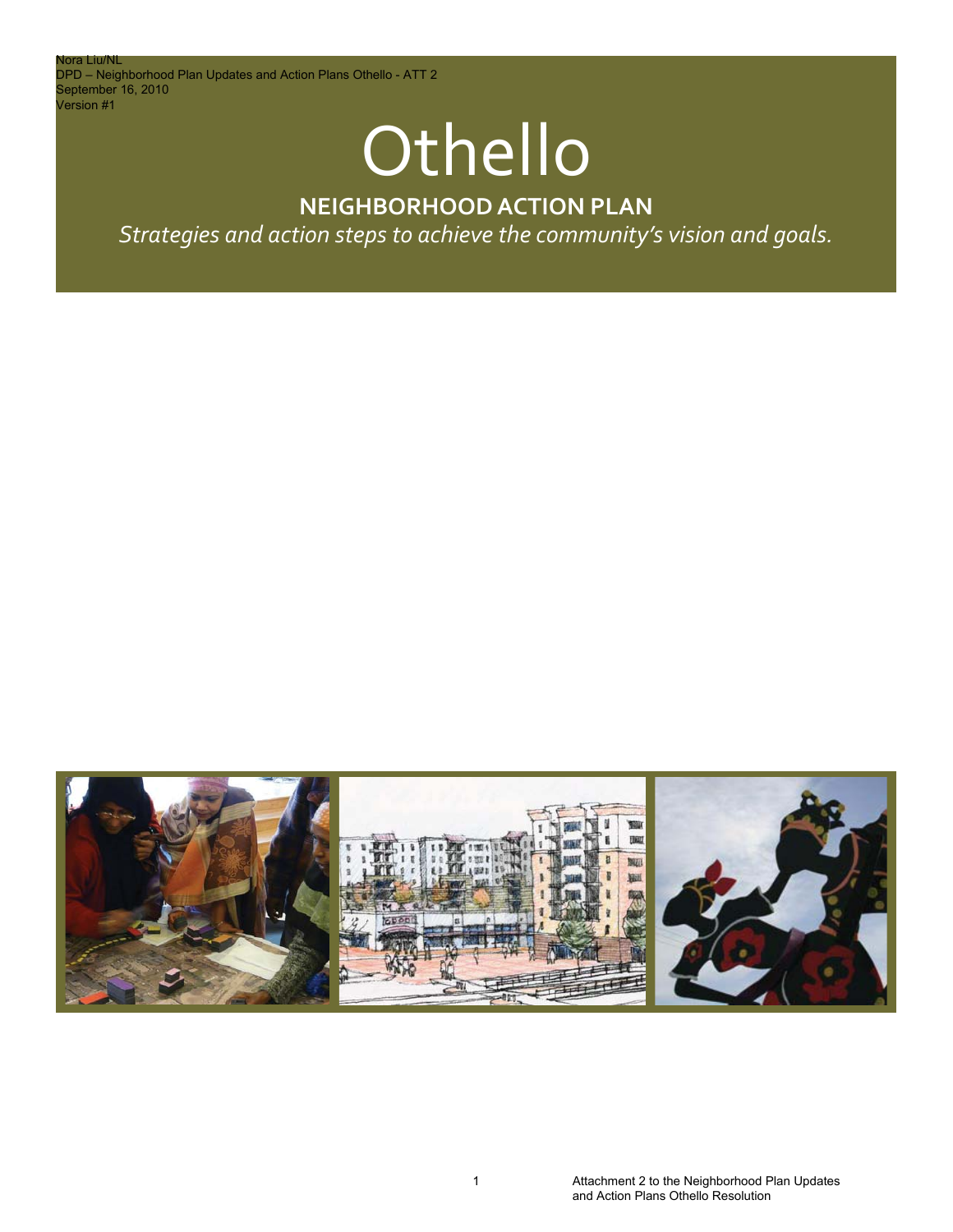#### **Othello Neighborhood Action Plan**

The Othello Action Plan is the work plan that identifies strategies and action steps to be accomplished together by the community and the City in order to achieve the community's vision and goals. Through a series of meetings during 2009 and 2010, the community came together to create the Othello Neighborhood Plan Update, an update of the MLK@Holly Street Neighborhood Plan of 1999, and helped to prioritize the strategies and action steps of the Othello Action Plan. It is the intent of the City to complete the included Action Steps in the timeframes indicated assuming sufficient resources have been identified and are available.

#### **Overview**

Neighborhood Plans are designed to be long‐term, flexible documents that shape and guide the future of a neighborhood. The original Neighborhood Planning process took place nearly 10 years ago and helped provide communities with a framework that allowed them to shape the direction of their neighborhood. The goals and strategies developed during the original neighborhood planning process were folded into the City's Comprehensive Plan.

The recently completed Othello Neighborhood Plan Update process affirmed the vision of the original MLK@Holly Street Neighborhood Plan completed in 1999 and refreshed the goals, policies and strategies to reflect the changed conditions of the plan area and involvement of a broader segment of the neighborhood's population. These proposed goals and policies will be forwarded to City Council in early 2011 for inclusion in the City's Comprehensive Plan.

#### **Action Plans and Priorities**

The Othello Action Plan includes the vision, goals, policies and strategies of the Othello Neighborhood Plan Update as well as the goals, policies and strategies that were carried over from the MLK@Holly Street Neighborhood Plan of 1999. The action plan includes action steps to be addressed in the near future as work toward the associated strategy. The action plan is intended to be refreshed regularly by the community and the City. It is a living document that accommodates changing priorities, conditions, tools and resources.

Action Plan priorities are the shared work of the community and the City that are required to achieve the vision and goals of the Neighborhood Plan update process. In order to be implemented, each strategy has specific action steps that the City, neighborhood residents, business, and other actors are responsible for completing. To assure progress toward implementation, each action step has an estimated timeline for completion.

The following two tables summarize the community's prioritization of goals and strategies from the 2009 Neighborhood Plan Update Process in Othello. The City's neighborhood planning team gathered this feedback in two ways. First, a Town Hall meeting in May 2010, community members participated in a "dot exercise", in which they placed an allotted number of dots beside their own priorities. Second, community members participated in a similar exercise via an online survey.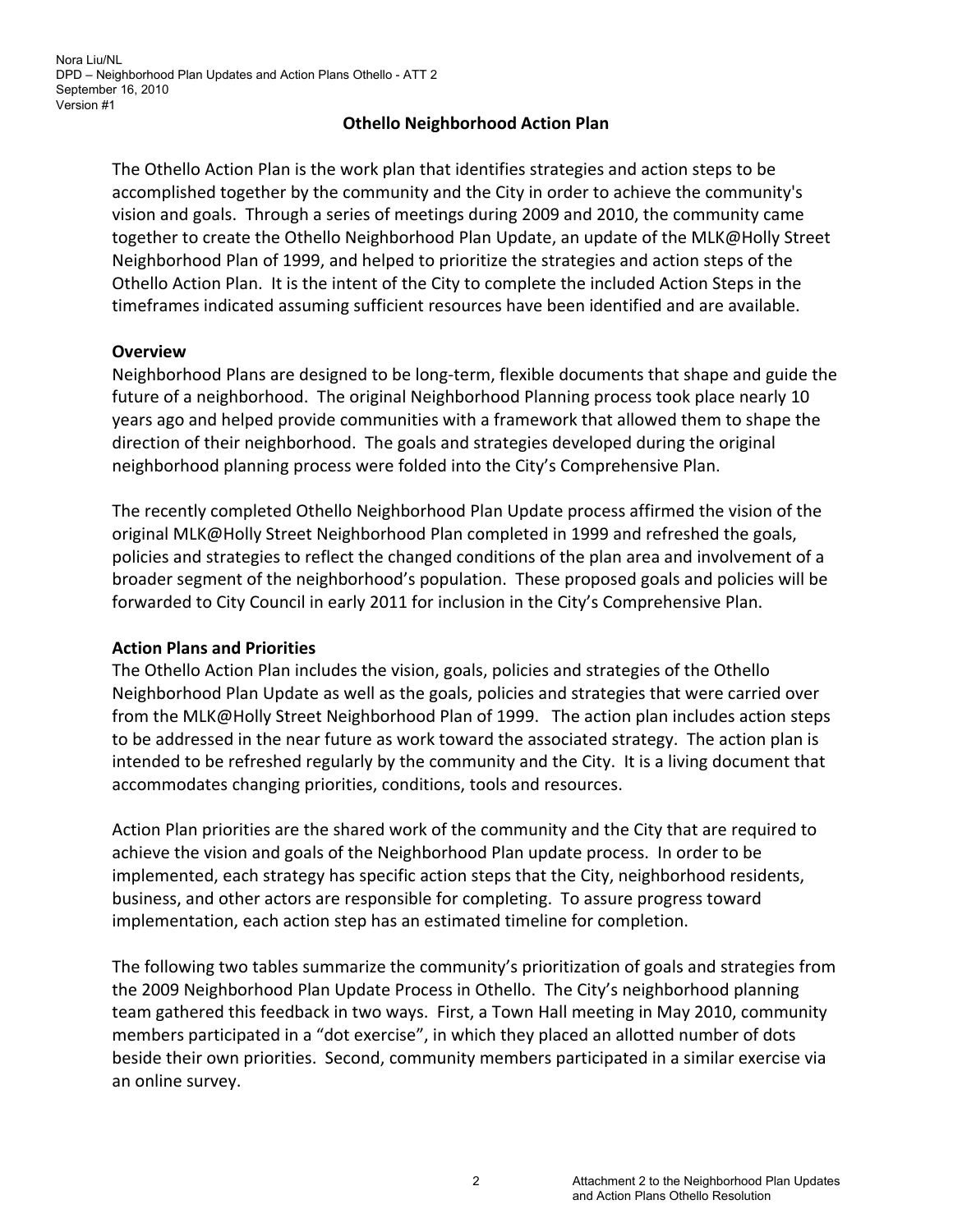Nora Liu/NL DPD – Neighborhood Plan Updates and Action Plans Othello - ATT 2 September 16, 2010 Version #1

#### Table A: Top Selected Goals for Othello

| <b>Dots</b> | Goal # | <b>Description</b>                                   |
|-------------|--------|------------------------------------------------------|
| 317         |        | A vibrant multicultural commercial district.         |
| 167         | 10     | A neighborhood well-served by transit.               |
| 134         | 5      | A neighborhood with positive activities for youth.   |
| 131         | 4      | A neighborhood with a range of jobs for residents.   |
| 110         |        | An affordable residential neighborhood for families. |

#### Table B: Top Selected Strategies for Othello

| <b>Dots</b> | Strategy# | <b>Description</b>                                             |
|-------------|-----------|----------------------------------------------------------------|
| 90          | 5.1       | Support education, job skills and career development programs  |
|             |           | for youth.                                                     |
| 84          | 1.4       | Provide support to ethnic/cultural and local small businesses. |
| 76          | 4.4       | Promote and develop support programs.                          |
| 76          | 1.13      | Support rezone for the Filipino Community Center.              |
| 64          | 6.1       | Expand job training programs at New Holly Learning Center.     |
| 54          | 10.1      | Restore and create new bus connections.                        |
| 44          | 5.2       | Support integrated academic and job training programs for      |
|             |           | vouth.                                                         |

This informal summary simply highlights those goals and strategies that garnered the most dots, and provides a brief synthesis of the top‐dotted items. The results are a general indicator of community priorities ‐‐ they are not intended to preclude or limit other goals and strategies identified in the neighborhood plans. A complete list of the goals and strategies that were listed during this exercise is included in the Action Plan; and the Neighborhood Plan Update Town Hall and Web Survey Results which are available at

http://www.seattle.gov/dpd/Planning/Neighborhood\_Planning/Overview/.

For the Othello neighborhood, the key themes that emerged from the dot exercise were:

- In goals, participants prioritized the strength and health of their business district, reflecting their diverse community.
- **Education & job training** are top strategies. Emphasis on economic opportunity and business support. Interest in better access to transit and a specific rezone.

#### **Implementation Strategy**

A Neighborhood Action Team will be formed around each goal that is a demonstrated priority, so that community members can take ownership of the priorities that matter most. Community members will self‐select Action Teams, so that people who are passionate and committed to implementing a goal will carry out the work required to for implementation. The City department that best relates to the stated goal will convene the Action Team. The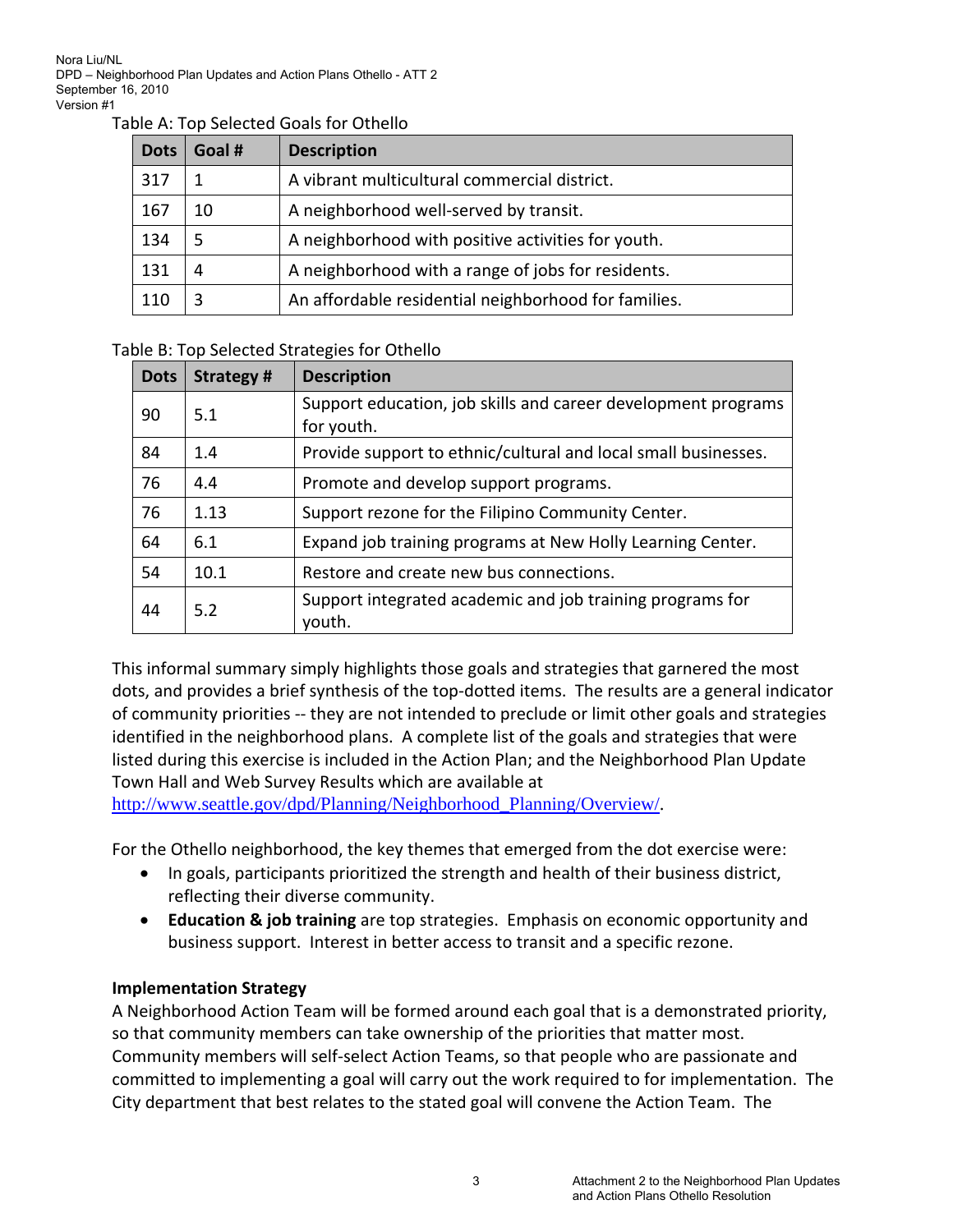Nora Liu/NL DPD – Neighborhood Plan Updates and Action Plans Othello - ATT 2 September 16, 2010 Version #1

> different Action Teams will function differently depending on the type and timing of the work to be done. The Neighborhood District Coordinator will provide contact information for City staff of the different Action Teams and also serve to connect community members who are interested in participating in Action Teams.

The City will host community-wide meetings to inform residents on the progress of the previous year's Action Steps and to determine the next Action Steps. Action Plans will continuously be revised accordingly.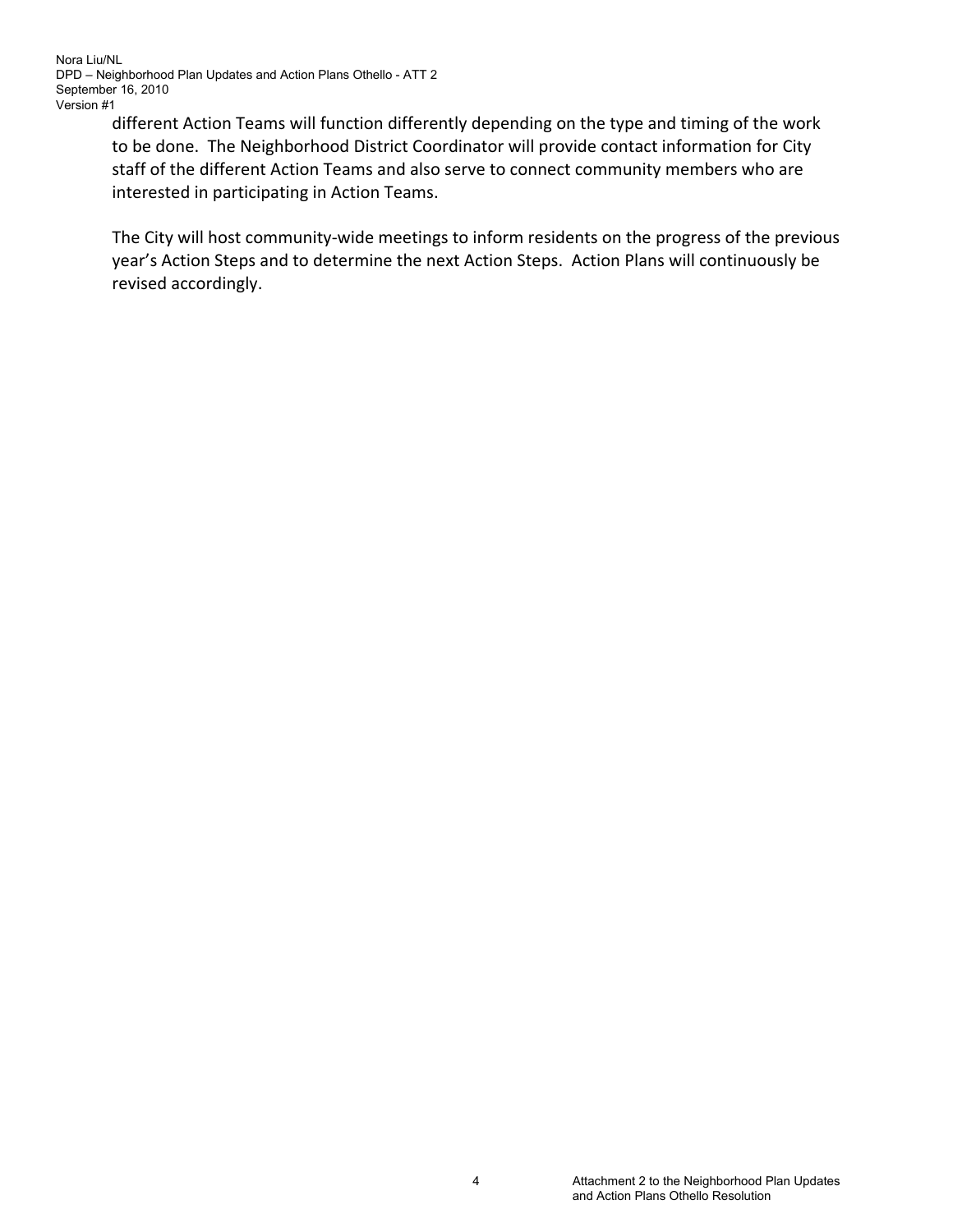| Vision<br>Goals | Policies | <b>Strategies</b> | <b>Action Steps</b> | Medium)<br>High,<br><b>Priority</b><br>(Catalyst, | $-10$ yrs<br>$-6$ yrs; $6$<br>Timeframe<br>ന്.<br>yrs;<br>$\omega$<br>$\overline{ }$ | Partners<br>Community | ë<br>≏<br>震 | Rency | Plan,<br>Done)<br>(On-going, F)<br>Underway, I<br>Phase |
|-----------------|----------|-------------------|---------------------|---------------------------------------------------|--------------------------------------------------------------------------------------|-----------------------|-------------|-------|---------------------------------------------------------|
| <b>Vision</b>   |          |                   |                     |                                                   |                                                                                      |                       |             |       |                                                         |

| Goal 1. A vibrant multicultural commercial district                                                                                                                                                                                                                                                                                                                                                                                                                                                                                                                                                                                                                                                                                                                                                                                                                                                                                                               |   |          |                                               |            |  |              |  |  |  |  |  |
|-------------------------------------------------------------------------------------------------------------------------------------------------------------------------------------------------------------------------------------------------------------------------------------------------------------------------------------------------------------------------------------------------------------------------------------------------------------------------------------------------------------------------------------------------------------------------------------------------------------------------------------------------------------------------------------------------------------------------------------------------------------------------------------------------------------------------------------------------------------------------------------------------------------------------------------------------------------------|---|----------|-----------------------------------------------|------------|--|--------------|--|--|--|--|--|
| Ethnic diversity of Othello merchants, a key asset of this neighborhood, is supported and maintained over the years.                                                                                                                                                                                                                                                                                                                                                                                                                                                                                                                                                                                                                                                                                                                                                                                                                                              |   |          |                                               |            |  |              |  |  |  |  |  |
| Policy 1.A. Vibrant, multi-cultural commercial center                                                                                                                                                                                                                                                                                                                                                                                                                                                                                                                                                                                                                                                                                                                                                                                                                                                                                                             |   |          |                                               |            |  |              |  |  |  |  |  |
| Support a vibrant and attractive multi-cultural Town Center in providing a range of goods for those who live, work and shop in the neighborhood.                                                                                                                                                                                                                                                                                                                                                                                                                                                                                                                                                                                                                                                                                                                                                                                                                  |   |          |                                               |            |  |              |  |  |  |  |  |
| Policy 1.B. Commercial district improvement including small ethnically based businesses.                                                                                                                                                                                                                                                                                                                                                                                                                                                                                                                                                                                                                                                                                                                                                                                                                                                                          |   |          |                                               |            |  |              |  |  |  |  |  |
| Support implementation of coordinated long-term strategies for commercial district improvement including support for existing or expanding small businesses and ethnically based businesses to maintain<br>the multi-cultural character.                                                                                                                                                                                                                                                                                                                                                                                                                                                                                                                                                                                                                                                                                                                          |   |          |                                               |            |  |              |  |  |  |  |  |
| Policy 1.C. Affordable commercial space                                                                                                                                                                                                                                                                                                                                                                                                                                                                                                                                                                                                                                                                                                                                                                                                                                                                                                                           |   |          |                                               |            |  |              |  |  |  |  |  |
| Develop strategies that keep commercial space affordable for small businesses, especially culturally based businesses.                                                                                                                                                                                                                                                                                                                                                                                                                                                                                                                                                                                                                                                                                                                                                                                                                                            |   |          |                                               |            |  |              |  |  |  |  |  |
| Policy 1.D. Destination retail center                                                                                                                                                                                                                                                                                                                                                                                                                                                                                                                                                                                                                                                                                                                                                                                                                                                                                                                             |   |          |                                               |            |  |              |  |  |  |  |  |
| Encourage retail and services that are destination businesses for customers from the Rainier Valley and beyond, as well as those that support the culturally specific daily needs of the community.                                                                                                                                                                                                                                                                                                                                                                                                                                                                                                                                                                                                                                                                                                                                                               |   |          |                                               |            |  |              |  |  |  |  |  |
| Policy 1.E. Strong multi-cultural business associations                                                                                                                                                                                                                                                                                                                                                                                                                                                                                                                                                                                                                                                                                                                                                                                                                                                                                                           |   |          |                                               |            |  |              |  |  |  |  |  |
| Support culturally inclusive local business associations that support the vitality of a business district that serves the entire community.                                                                                                                                                                                                                                                                                                                                                                                                                                                                                                                                                                                                                                                                                                                                                                                                                       |   |          |                                               |            |  |              |  |  |  |  |  |
| Policy 1.F. Strong cultural assets                                                                                                                                                                                                                                                                                                                                                                                                                                                                                                                                                                                                                                                                                                                                                                                                                                                                                                                                |   |          |                                               |            |  |              |  |  |  |  |  |
| Support key cultural assets such as the Filipino Community Center, Lao Highland Community Center, and cultural media.                                                                                                                                                                                                                                                                                                                                                                                                                                                                                                                                                                                                                                                                                                                                                                                                                                             |   |          |                                               |            |  |              |  |  |  |  |  |
| Strategy 1.1: Market the commercial district                                                                                                                                                                                                                                                                                                                                                                                                                                                                                                                                                                                                                                                                                                                                                                                                                                                                                                                      |   |          |                                               |            |  |              |  |  |  |  |  |
| Better communicate to the neighborhood the great resource of having such a variety of small businesses in the Town Center. Develop<br>business district communication/marketing materials to target current as well as future residents.                                                                                                                                                                                                                                                                                                                                                                                                                                                                                                                                                                                                                                                                                                                          |   |          |                                               |            |  |              |  |  |  |  |  |
| <b>Market local businesses</b>                                                                                                                                                                                                                                                                                                                                                                                                                                                                                                                                                                                                                                                                                                                                                                                                                                                                                                                                    | M | $1 - 3$  | MLK BA,<br>RVCDF, HS                          | OED        |  | $\mathbf{U}$ |  |  |  |  |  |
| MLK BA to co-lead four resident tours of MLK Businesses in 2010 -- OED funds                                                                                                                                                                                                                                                                                                                                                                                                                                                                                                                                                                                                                                                                                                                                                                                                                                                                                      | H | $1 - 3$  | MLK BA, HS                                    | OED, DON   |  | $\cup$       |  |  |  |  |  |
| MLK businesses start using social media for marketing: Yelp campaign, short promotional videos; Facebook for four businesses --                                                                                                                                                                                                                                                                                                                                                                                                                                                                                                                                                                                                                                                                                                                                                                                                                                   |   |          |                                               |            |  |              |  |  |  |  |  |
| <b>OED</b> funds                                                                                                                                                                                                                                                                                                                                                                                                                                                                                                                                                                                                                                                                                                                                                                                                                                                                                                                                                  | H | $1 - 3$  | MLK BA,<br>RVCDF, HS                          | OED        |  | U            |  |  |  |  |  |
| Implement a MLK promotional shopping card -- OED funds                                                                                                                                                                                                                                                                                                                                                                                                                                                                                                                                                                                                                                                                                                                                                                                                                                                                                                            | M | $1 - 3$  | MLK BA, HS                                    | OED, DON   |  | $\cup$       |  |  |  |  |  |
| ilmplementing retail study and Buy Local program to bring customers to the district.                                                                                                                                                                                                                                                                                                                                                                                                                                                                                                                                                                                                                                                                                                                                                                                                                                                                              | H | $1 - 3$  | MLK BA                                        | OED        |  | $\cup$       |  |  |  |  |  |
| Strategy 1.2: Implement Southeast Seattle retail study                                                                                                                                                                                                                                                                                                                                                                                                                                                                                                                                                                                                                                                                                                                                                                                                                                                                                                            |   |          |                                               |            |  |              |  |  |  |  |  |
| In partnership with local business associations, implement recommendations of the Southeast Retail Study.                                                                                                                                                                                                                                                                                                                                                                                                                                                                                                                                                                                                                                                                                                                                                                                                                                                         |   |          |                                               |            |  |              |  |  |  |  |  |
| Help local businesses thrive through technical assistance and business organizational development                                                                                                                                                                                                                                                                                                                                                                                                                                                                                                                                                                                                                                                                                                                                                                                                                                                                 | H | $1 - 3$  | RVCDF, SCORE,<br>CCD, UW LAW<br><b>CLINIC</b> | <b>OED</b> |  | $\cup$       |  |  |  |  |  |
| Market local businesses                                                                                                                                                                                                                                                                                                                                                                                                                                                                                                                                                                                                                                                                                                                                                                                                                                                                                                                                           | H | $1 - 3$  | MLKBA,<br>RVCDF, HS                           | OED        |  | U            |  |  |  |  |  |
| Improve the appearance and pedestrian experience of the Othello business node                                                                                                                                                                                                                                                                                                                                                                                                                                                                                                                                                                                                                                                                                                                                                                                                                                                                                     | H | $1 - 3$  | MLK BA, HS,<br><b>RVCDF</b>                   | OED. SPU   |  | $\cup$       |  |  |  |  |  |
| Develop infrastructure to coordinate implementation efforts                                                                                                                                                                                                                                                                                                                                                                                                                                                                                                                                                                                                                                                                                                                                                                                                                                                                                                       | M | $1 - 6$  | MLK BA, ABAS,<br>RVCDF, HS                    | <b>OED</b> |  | U            |  |  |  |  |  |
| Help independent businesses buy commercial property, or a share in commercial property                                                                                                                                                                                                                                                                                                                                                                                                                                                                                                                                                                                                                                                                                                                                                                                                                                                                            |   |          |                                               |            |  |              |  |  |  |  |  |
| Strategy 1.3: Maintain clean & attractive residential & commercial areas                                                                                                                                                                                                                                                                                                                                                                                                                                                                                                                                                                                                                                                                                                                                                                                                                                                                                          |   |          |                                               |            |  |              |  |  |  |  |  |
| Encourage property and business owners to enhance and maintain the cleanliness and appearance of residential and commercial areas.                                                                                                                                                                                                                                                                                                                                                                                                                                                                                                                                                                                                                                                                                                                                                                                                                                |   |          |                                               |            |  |              |  |  |  |  |  |
| $(MLK-P22)$                                                                                                                                                                                                                                                                                                                                                                                                                                                                                                                                                                                                                                                                                                                                                                                                                                                                                                                                                       |   |          |                                               |            |  |              |  |  |  |  |  |
| Improve the appearance and pedestrian experience of the Othello business node                                                                                                                                                                                                                                                                                                                                                                                                                                                                                                                                                                                                                                                                                                                                                                                                                                                                                     | H | $1 - 3$  | MLK BA,<br><b>RVCDF</b>                       | OED. SPU   |  | U            |  |  |  |  |  |
| Engage property owners and business owners to engage in recycling to decrease trash, and to clean up dumpster areas                                                                                                                                                                                                                                                                                                                                                                                                                                                                                                                                                                                                                                                                                                                                                                                                                                               | M | $1 - 3$  | MLK BA, HS,<br><b>RVCDF</b>                   | OED. SPU   |  | $\circ$      |  |  |  |  |  |
| HomeSight to conduct clean up events through the Bridge to Beach event                                                                                                                                                                                                                                                                                                                                                                                                                                                                                                                                                                                                                                                                                                                                                                                                                                                                                            |   | $1 - 3$  | HS                                            |            |  | $\cup$       |  |  |  |  |  |
| Strategy 1.4: Provide support to ethnic/cultural and local small businesses                                                                                                                                                                                                                                                                                                                                                                                                                                                                                                                                                                                                                                                                                                                                                                                                                                                                                       |   |          |                                               |            |  |              |  |  |  |  |  |
| Support existing small businesses to maintain the multi-cultural character. *Provide technical and financial support to small businesses,<br>especially ethnic or culturally based businesses. *Encourage membership in local business ssociations. *Encourage peer support and<br>mentoring. *Promote the location of cultural community centers and services in the neighborhood. *Promote opportunities for cross-<br>cultural meetings among the business owners as well as among the broader community. *Encourage new and existing models of financing<br>mixed-use development projects that provide long-term affordable commercial space as well as affordable housing in City-funded mixed-<br>use projects. *Encourage ability to provide incentives for established businesses to stay in the area. *Promote use of limited-equity<br>commercial condos to maintain affordable commercial space in support of the multi-cultural commercial district. |   |          |                                               |            |  |              |  |  |  |  |  |
| Help local businesses thrive through technical assistance and business organizational development                                                                                                                                                                                                                                                                                                                                                                                                                                                                                                                                                                                                                                                                                                                                                                                                                                                                 | H | $1 - 3$  | RVCDF, SCORE,<br>CCD, UW LAW<br><b>CLINIC</b> | <b>OED</b> |  | Ù            |  |  |  |  |  |
| Assess need of target businesses and connect them to available resources and case management.                                                                                                                                                                                                                                                                                                                                                                                                                                                                                                                                                                                                                                                                                                                                                                                                                                                                     |   | $1 - 10$ | <b>RVCDF</b>                                  | OED        |  | U            |  |  |  |  |  |
| Hold 2-3 workshops for ABAS and MLK BA                                                                                                                                                                                                                                                                                                                                                                                                                                                                                                                                                                                                                                                                                                                                                                                                                                                                                                                            |   | $1 - 3$  | MLK BA, ABAS,<br>HS                           | OED        |  | U            |  |  |  |  |  |
| Encourage membership in local business associations.                                                                                                                                                                                                                                                                                                                                                                                                                                                                                                                                                                                                                                                                                                                                                                                                                                                                                                              | M | $1 - 10$ | MLK BA, ABAS,<br>HS                           | OED        |  | Ù            |  |  |  |  |  |
| Encourage peer support and mentoring.                                                                                                                                                                                                                                                                                                                                                                                                                                                                                                                                                                                                                                                                                                                                                                                                                                                                                                                             | H | $1 - 10$ | MLK BA, ABAS,<br>HS                           |            |  |              |  |  |  |  |  |
| Promoto the lecation of cultural community context and sensices in the neighborhood                                                                                                                                                                                                                                                                                                                                                                                                                                                                                                                                                                                                                                                                                                                                                                                                                                                                               |   |          |                                               |            |  |              |  |  |  |  |  |

"We the Residents, Merchants, and Friends of the MLK at Holly Street Neighborhood pledge to build and maintain a healthy, safe, and sustainable community. Through our diversity, strength, and cooperation, we will realize our full potential as a thriving social, educational, and business community. We visualize: the successful integration of open space with residential and commercial development; partnerships to encourage the location of retail and service outlets within the community; a neighborhood that provides education and social resources for youth and adults; mixed use housing with opportunities for affordable private ownership; a coalition of merchants and residents who actively promote a safe and secure environment; an accessible transit system that will adequately serve a diverse, growing community."

| Promote the location of cultural community centers and services in the neighborhood.                                                                                                                                                                                 | н  | $1 - 3$  | comm grps                                     | <b>DON</b>            |            |              |
|----------------------------------------------------------------------------------------------------------------------------------------------------------------------------------------------------------------------------------------------------------------------|----|----------|-----------------------------------------------|-----------------------|------------|--------------|
| Pormote opportunities for cross-cultural meetings among the business owners as well as among the broader community.                                                                                                                                                  | M  | $1 - 10$ | MLK BA, ABAS,<br><b>HS</b>                    |                       |            | $\mathbf{H}$ |
| Seek funding to encourage new and existing models of financing mixed-use development projects that provide long-term affordable<br>commercial space as well as affordable housing in City-funded mixed-use projects.                                                 | H  | $1 - 3$  |                                               | OED, DPD<br><b>OH</b> | <b>HUD</b> |              |
| Seek funding to encourage ability to provide incentives for established businesses to stay in the area.                                                                                                                                                              | M  | $1 - 3$  |                                               | OED, DPD<br>OH        | <b>HUD</b> | U            |
| Seek funds to promote use of limited-equity commercial condos to maintain affordable commercial space in support of the multi-<br>cultural commercial district.                                                                                                      | M  | $1 - 3$  |                                               | OED, DPD<br>OH        | <b>HUD</b> |              |
| Provide TA that increases sales and enhances the attractiveness and customer experience in one targeted retail area.                                                                                                                                                 | M  | $1 - 3$  | RVCDF, SCORE,<br>CCD, UW LAW<br><b>CLINIC</b> | <b>OED</b>            |            |              |
| Strategy 1.5: Create strategies for affordable commercial space                                                                                                                                                                                                      | H. |          |                                               |                       |            |              |
| Explore strategies to retain or add affordable commercial space to support multi-cultural character. Potential partners include<br>SCORE/Small Business Development Center, UW Entrepreneurial Law Clinic, Rainier Valley Community Development Fund, and HomeSight. |    |          |                                               |                       |            |              |
| Help independent businesses buy commercial property, or a share in commercial property. OED has financing tools in addition to<br>community partners                                                                                                                 | H. | $1 - 6$  | RVCDF, CCD                                    | <b>OED</b>            |            | $\Omega$     |
| Submit for HUD Sustainable Communities Challenge Grant to fund commercial affordability strategies                                                                                                                                                                   | H. | $1 - 3$  |                                               | DPD, OED              | <b>HUD</b> | $\cup$       |
| Strategy 1.6: Use zoning to support affordable commercial space                                                                                                                                                                                                      |    |          |                                               |                       |            |              |
| Modify station area overlay zoning to retain or add affordable commercial space.                                                                                                                                                                                     |    |          |                                               |                       |            |              |
| Explore options for modifying zoning in Urban Design Framework discussion                                                                                                                                                                                            | H  | $1 - 3$  | comm grps,<br>MLK BA, ABAS,<br>RVCDF, HS      | DPD, OED              |            |              |
| Strategy 1.7: Remove barriers to affordable commercial space                                                                                                                                                                                                         | M  | $3 - 6$  |                                               |                       |            |              |
| Explore legislative changes needed to remove structural barriers to supporting affordable commercial space.                                                                                                                                                          |    |          |                                               |                       |            |              |
| Strategy 1.8: Support home-based businesses                                                                                                                                                                                                                          |    |          |                                               |                       |            |              |

## Othello Action Plan **WHAT WHEN WHO**

Version #1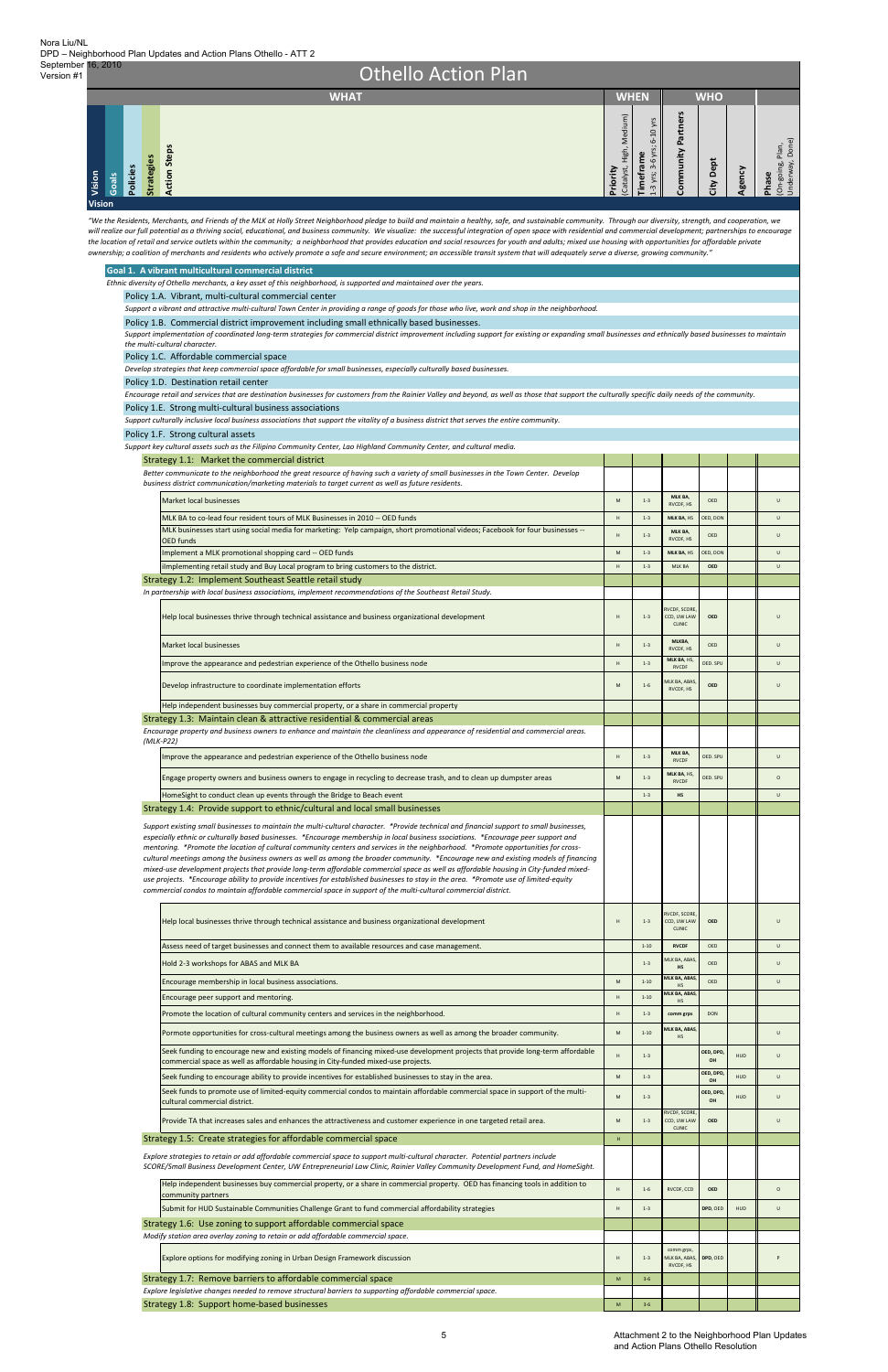| September 16, 2010<br>Version #1 |                 | <b>WHAT</b>                                                                                                                                                                                                                                                                                                                                                                                                                                                                                                                          |                                      | <b>WHEN</b>                             |                            | <b>WHO</b>             |        |                                              |
|----------------------------------|-----------------|--------------------------------------------------------------------------------------------------------------------------------------------------------------------------------------------------------------------------------------------------------------------------------------------------------------------------------------------------------------------------------------------------------------------------------------------------------------------------------------------------------------------------------------|--------------------------------------|-----------------------------------------|----------------------------|------------------------|--------|----------------------------------------------|
|                                  | Vision<br>Goals | <b>Action Steps</b><br><b>Strategies</b><br>Policies                                                                                                                                                                                                                                                                                                                                                                                                                                                                                 | (Catalyst, High, Medium)<br>Priority | 1-3 yrs; 3-6 yrs; 6-10 yrs<br>Timeframe | Partners<br>Community      | City Dept              | Agency | (On-going, Plan,<br>Underway, Done)<br>Phase |
|                                  |                 | Explore means to allow home-based businesses in some parts of the urban village.<br>Strategy 1.9: Keep a good grocery store                                                                                                                                                                                                                                                                                                                                                                                                          | H                                    | $3 - 6$                                 |                            |                        |        |                                              |
|                                  |                 | Support the continued presence of a grocery store.                                                                                                                                                                                                                                                                                                                                                                                                                                                                                   |                                      |                                         |                            |                        |        |                                              |
|                                  |                 | Strategy 1.10: Support organizations that work with culturally based businesses<br>Work with new and existing organizations who can support and recruit new businesses that are reflective of the cultural groups in Rainier                                                                                                                                                                                                                                                                                                         | H                                    |                                         |                            |                        |        |                                              |
|                                  |                 | Valley.<br>Strategy 1.11: Support new small businesses                                                                                                                                                                                                                                                                                                                                                                                                                                                                               | H                                    |                                         |                            |                        |        |                                              |
|                                  |                 | Encourage new small businesses that add to the multi-cultural character.                                                                                                                                                                                                                                                                                                                                                                                                                                                             |                                      |                                         |                            |                        |        |                                              |
|                                  |                 | Strategy 1.12: Support local and inclusive neighborhood business associations<br>Support the MLK Business Association and the African Business Association to be a venue for business owners to work together and for its                                                                                                                                                                                                                                                                                                            |                                      |                                         |                            |                        |        |                                              |
|                                  |                 | members to raise its concerns to the City as well as pursue grants and technical assistance.                                                                                                                                                                                                                                                                                                                                                                                                                                         |                                      |                                         |                            |                        |        |                                              |
|                                  |                 | Support the MLK Business Association and the African Business Association of Seattle (ABAS) to develop their capacity to serve their<br>members, grow their membership and develop political capital.<br>. Contract with one or two community organizers to conduct outreach to MLK businesses and property owners and coordinate<br>promotional efforts<br>. Support development of MLK BA and ABAS 2010 work plans and fundraising goals, and to implement both<br>Strategy 1.13: Support rezone for the Filipino Community Center | H                                    | $1 - 3$                                 | MLK BA, ABAS,<br><b>HS</b> | OED                    |        | U                                            |
|                                  |                 | Consider rezoning from single-family to commercial/mixed use for Filipino Community Center so it can provide housing for its elders.                                                                                                                                                                                                                                                                                                                                                                                                 |                                      |                                         |                            |                        |        |                                              |
|                                  |                 | Support FCC re-zone and permit processing<br><b>Explore alley vacation</b>                                                                                                                                                                                                                                                                                                                                                                                                                                                           | H                                    | $1 - 3$<br>$1 - 3$                      | FCC<br>FCC                 | <b>DPD</b><br>SDOT     |        | U                                            |
|                                  |                 | Goal 2. A safe neighborhood                                                                                                                                                                                                                                                                                                                                                                                                                                                                                                          |                                      |                                         |                            |                        |        |                                              |
|                                  |                 | This neighborhood is, and feels, safe for people and businesses -- from crime as well as from accidents while walking, biking and driving.<br>Policy 2.A. Safe to walk and gather                                                                                                                                                                                                                                                                                                                                                    |                                      |                                         |                            |                        |        |                                              |
|                                  |                 | Create a secure environment from people to walk and gather.                                                                                                                                                                                                                                                                                                                                                                                                                                                                          |                                      |                                         |                            |                        |        |                                              |
|                                  |                 | Policy 2.B. Secure for people and businesses<br>Create a secure environment for people and businesses.                                                                                                                                                                                                                                                                                                                                                                                                                               |                                      |                                         |                            |                        |        |                                              |
|                                  |                 | Policy 2.C. Partnerships for a safe commercial district                                                                                                                                                                                                                                                                                                                                                                                                                                                                              |                                      |                                         |                            |                        |        |                                              |
|                                  |                 | Encourage partnerships among businesses to create a safe and active commercial district.<br>Policy 2.D. Strong partnership between community and Seattle Police                                                                                                                                                                                                                                                                                                                                                                      |                                      |                                         |                            |                        |        |                                              |
|                                  |                 | Seek opportunities for the community and the Seattle Police Department to strengthen partnerships.                                                                                                                                                                                                                                                                                                                                                                                                                                   |                                      |                                         |                            |                        |        |                                              |
|                                  |                 | Strategy 2.1: More pedestrians and "eyes on the street"<br>Encourage more pedestrian traffic and "eyes on the street" in both the commercial and residential portions of new developments by                                                                                                                                                                                                                                                                                                                                         |                                      |                                         |                            |                        |        |                                              |
|                                  |                 | encouraging dense development in the Town Center.                                                                                                                                                                                                                                                                                                                                                                                                                                                                                    |                                      |                                         |                            |                        |        |                                              |
|                                  |                 | Incorporate in urban design framework                                                                                                                                                                                                                                                                                                                                                                                                                                                                                                | H                                    | $1 - 3$                                 | comm grps                  | DPD, SDOT<br>PARKS     |        | P                                            |
|                                  |                 | SPD to assist with CPTED review                                                                                                                                                                                                                                                                                                                                                                                                                                                                                                      | H                                    | $1 - 3$                                 | comm grps                  | DPD, SPD               |        | P                                            |
|                                  |                 | Strategy 2.2: Use good design to improve safety<br>Use Crime Prevention Through Environmental Design (CPTED) principles to help create a more secure environment for people to walk and                                                                                                                                                                                                                                                                                                                                              |                                      |                                         |                            |                        |        |                                              |
|                                  |                 | gather.                                                                                                                                                                                                                                                                                                                                                                                                                                                                                                                              |                                      |                                         |                            | DPD, SDOT              |        |                                              |
|                                  |                 | Consider in urban design framework discussion                                                                                                                                                                                                                                                                                                                                                                                                                                                                                        | H                                    | $1 - 3$                                 | comm grps                  | PARKS                  |        | P                                            |
|                                  |                 | Consider incorporating CPTED principles in future updates of neighborhood design guidelines<br>SPD to assist with CPTED review                                                                                                                                                                                                                                                                                                                                                                                                       | M<br>H                               | $3 - 6$<br>$1 - 3$                      | comm grps                  | <b>DPD</b><br>DPD, SPD |        | P                                            |
|                                  |                 | Strategy 2.3: Increase pedestrian lighting                                                                                                                                                                                                                                                                                                                                                                                                                                                                                           |                                      |                                         | comm grps                  |                        |        |                                              |
|                                  |                 | Provide pedestrian lighting on all streets in multifamily and mixed-use areas and on some walkways through parks, especially the Chief<br>Sealth trail.                                                                                                                                                                                                                                                                                                                                                                              |                                      |                                         |                            |                        |        |                                              |
|                                  |                 | Explore opportunities for increased pedestrian lighting as part of future streetscape improvements and streetscape concept plans                                                                                                                                                                                                                                                                                                                                                                                                     | M                                    | $1 - 3$                                 | comm grps                  | DPD, SDOT<br>PARKS     |        | P                                            |
|                                  |                 | Plan, design and construct Othello Playground safety and lighting improvements -- Parks & Green Spaces Levy provides \$250,000 in<br>funding for Planning, Design and Construction                                                                                                                                                                                                                                                                                                                                                   |                                      | $1 - 3$                                 | comm grps                  | PARKS                  |        | U                                            |
|                                  |                 | SPD to assist with CPTED review                                                                                                                                                                                                                                                                                                                                                                                                                                                                                                      | M                                    | $1 - 3$                                 |                            | SPD                    |        | $\circ$                                      |
|                                  |                 | Strategy 2.4: Activate public spaces<br>Activate public spaces with vendors.                                                                                                                                                                                                                                                                                                                                                                                                                                                         |                                      |                                         |                            |                        |        |                                              |
|                                  |                 | DPD, SDOT and King County/Seattle Public Health are working together to amend codes and policies to create more opportunities for<br>mobile vending on rights of way                                                                                                                                                                                                                                                                                                                                                                 | H                                    | $1 - 3$                                 | comm grps,<br>MLK BA, ABAS | DPD, SDOT<br>PH        |        | $\cup$                                       |
|                                  |                 | Strategy 2.5: Enliven vacant sites<br>Enliven temporarily vacant sites with local artwork or other activities.                                                                                                                                                                                                                                                                                                                                                                                                                       |                                      |                                         |                            |                        |        |                                              |
|                                  |                 | Community groups may apply for available funding through ARTS. Funds are determined via a competitive process, and availability is<br>dependent on admissions tax revenue and use of it as a dedicated resource. For more information on our funding programs:                                                                                                                                                                                                                                                                       | M                                    | $1 - 10$                                | comm grps                  | ARTS                   |        | $\circ$                                      |
|                                  |                 | http://www.seattle.gov/arts/funding                                                                                                                                                                                                                                                                                                                                                                                                                                                                                                  |                                      |                                         |                            |                        |        |                                              |
|                                  |                 | Strategy 2.6: Form a BIA<br>Explore the formation of a Business Improvement Area (BIA).                                                                                                                                                                                                                                                                                                                                                                                                                                              |                                      |                                         |                            |                        |        |                                              |
|                                  |                 | Encourage property and business owners to enhance and maintain the cleanliness and appearance of residential and commercial<br>areas. (MLK-P22)                                                                                                                                                                                                                                                                                                                                                                                      | H                                    | $1 - 3$                                 | MLK BA, HS                 | SPU                    |        | U                                            |
|                                  |                 | Community driven. OED provides technical assistance for development of BIAs and is working with local organizations at Othello to<br>lay foundation that could lead to future BIA development.                                                                                                                                                                                                                                                                                                                                       |                                      | $3 - 6$                                 | MLK BA, HS                 | OED                    |        | $\circ$                                      |
|                                  |                 | Strategy 2.7: Create a strong partnership between community and Seattle Police                                                                                                                                                                                                                                                                                                                                                                                                                                                       |                                      |                                         |                            |                        |        |                                              |
|                                  |                 | Encourage positive relationships between the community and the Seattle Police Department. Establish a cross-cultural training program to<br>educate police officers on the various cultures and develop protocol and awareness necessary when assisting members of Othello's diverse                                                                                                                                                                                                                                                 |                                      |                                         |                            |                        |        |                                              |
|                                  |                 | community. Educate the various cultural groups on police procedures, duties, etc.                                                                                                                                                                                                                                                                                                                                                                                                                                                    |                                      |                                         |                            |                        |        |                                              |
|                                  |                 | SPD employees undergoing training: "Perspectives in Policing"<br>SPD builds relationships by attending meetings of over 20 community groups per month                                                                                                                                                                                                                                                                                                                                                                                | H                                    | $1 - 3$                                 |                            | SPD                    |        | U                                            |
|                                  |                 | Strategy 2.8: Support multicultural grassroot community groups                                                                                                                                                                                                                                                                                                                                                                                                                                                                       |                                      |                                         |                            |                        |        |                                              |
|                                  |                 | Provide interpretation and translation services for grassroot and resident-led community groups.                                                                                                                                                                                                                                                                                                                                                                                                                                     |                                      |                                         |                            |                        |        |                                              |
|                                  |                 | If funded, SPD to translate and distribute 5 basic brochures: 1. How to call 911; 2. Personal safety; 3. Suspicious activity; 4. Vehicle<br>security; 5. Landlord Information                                                                                                                                                                                                                                                                                                                                                        | M                                    |                                         |                            | SPD                    |        |                                              |
|                                  |                 | Strategy A-16: Expand zoning code enforcement activities (from MLK @ Holly Street Implementation Matrix)<br>Attend meetings of the Southeast Seattle Crime Prevention Council as needed                                                                                                                                                                                                                                                                                                                                              |                                      |                                         | <b>SSCPC</b>               | <b>DPD</b>             |        | $\circ$                                      |
|                                  |                 | Strategy A-6: Expand local participation in existing Business Watch program (from MLK @ Holly Street Implementation Matrix)                                                                                                                                                                                                                                                                                                                                                                                                          |                                      |                                         |                            |                        |        |                                              |
|                                  |                 | Conduct outreach to non-English speaking business owners regarding crime prevention and code enforcement<br>Strategy A-7: Develop an Apartment Watch program for multi-family developments (from MLK @ Holly Street Implementation Matrix)                                                                                                                                                                                                                                                                                           |                                      |                                         |                            |                        |        |                                              |
|                                  |                 | Implement Apartment Watch program at request of building managers, residents or owners.                                                                                                                                                                                                                                                                                                                                                                                                                                              |                                      |                                         |                            |                        |        |                                              |
|                                  |                 | Goal 3. An affordable residential neighborhood for families<br>A neighborhood that supports the broad economic, cultural and family-size diversity of this neighborhood by keeping housing affordable with a balance of both single-family and multifamily housing for both                                                                                                                                                                                                                                                          |                                      |                                         |                            |                        |        |                                              |
|                                  |                 | renters and owners.<br>Policy 3.A. Affordable housing to rent and own                                                                                                                                                                                                                                                                                                                                                                                                                                                                |                                      |                                         |                            |                        |        |                                              |
|                                  |                 | Maintain and augment affordable housing to keep a range of housing prices and unit sizes and a balance of rental and owner-occupied housing                                                                                                                                                                                                                                                                                                                                                                                          |                                      |                                         |                            |                        |        |                                              |
|                                  |                 | Policy 3.B. Affordable housing for families<br>Encourage development of housing available in a range of prices and sizes, including affordable family-sized homes with amenities for families.                                                                                                                                                                                                                                                                                                                                       |                                      |                                         |                            |                        |        |                                              |
|                                  |                 | Policy 3.C. Affordable housing for seniors and people living with disabilities                                                                                                                                                                                                                                                                                                                                                                                                                                                       |                                      |                                         |                            |                        |        |                                              |

Nora Liu/NL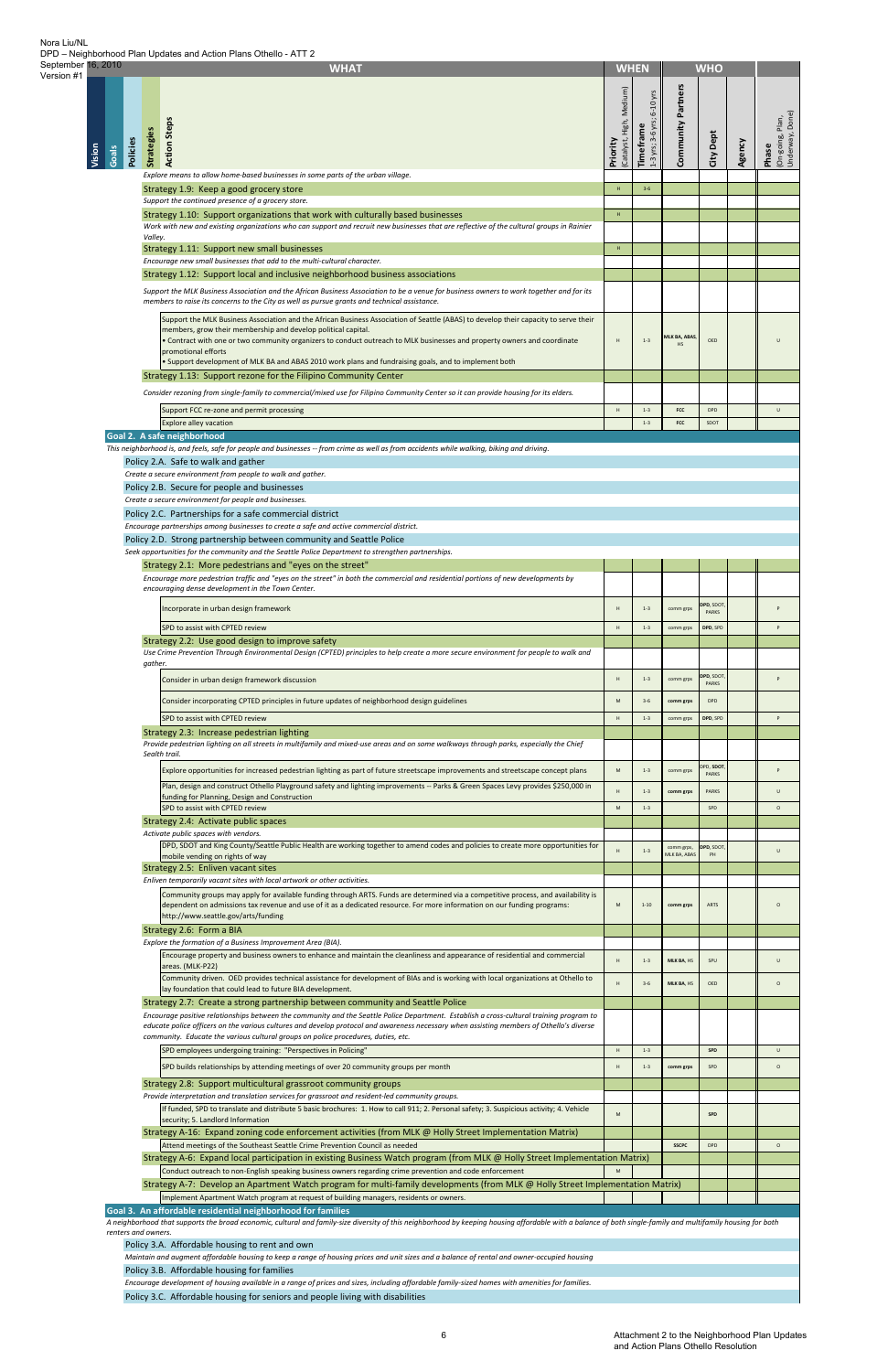| Version #1                         | <b>WHAT</b>                                                                                                                                                                                                                                    |                                      | <b>WHEN</b>                             |                           | <b>WHO</b>               |        |                                                          |
|------------------------------------|------------------------------------------------------------------------------------------------------------------------------------------------------------------------------------------------------------------------------------------------|--------------------------------------|-----------------------------------------|---------------------------|--------------------------|--------|----------------------------------------------------------|
| <b>Policies</b><br>Vision<br>Goals | <b>Action Steps</b><br><b>Strategies</b><br>Support low-income, senior and disabled renters and homeowners with supportive services that will allow them to continue to live in the neighborhood.                                              | (Catalyst, High, Medium)<br>Priority | 1-3 yrs; 3-6 yrs; 6-10 yrs<br>Timeframe | Community Partners        | City Dept                | Agency | (On-going, Plan,<br>Phase                                |
|                                    | Strategy 3.1: Encourage and require a mix of home prices and sizes<br>Encourage and require a mix of home prices and sizes through the active use of incentive, direct City funding, and surplus property                                      |                                      |                                         |                           |                          |        |                                                          |
|                                    | programs.<br>Continue to use available affordable housing programs to maintain current subsidized housing                                                                                                                                      | ${\sf M}$                            | $1 - 10$                                | dev                       | OH                       |        | $\circ$                                                  |
|                                    | Strategy 3.2: Support affordable housing, especially close to the light rail station<br>Leverage public funds to support affordable housing in the urban village, especially close to the light rail station.                                  |                                      |                                         |                           |                          |        |                                                          |
|                                    | Identify public surplus properties that are potential mixed use opportunity sites, such as the Firestone site, to co-locate compatible<br>uses that market cannot provide.                                                                     | H                                    | $1 - 6$                                 | dev                       | OH                       | ST     |                                                          |
|                                    | Strategy 3.3: Preserve existing and create new subsidized housing                                                                                                                                                                              |                                      |                                         |                           |                          |        |                                                          |
|                                    | Use City funding to leverage other funding to preserve existing and create new subsidized housing throughout the Othello Urban Village.                                                                                                        | ${\sf M}$                            | $1 - 10$                                | dev                       | OH                       |        | $\circ$                                                  |
|                                    | Developer driven<br>Strategy 3.4: Set and meet affordable housing objectives                                                                                                                                                                   |                                      |                                         |                           |                          |        |                                                          |
|                                    | Apply Comprehensive Plan affordable housing targets to the Othello Urban Village and periodically evaluate progress. Set affordable<br>housing objectives and use incentives, direct City funding, and surplus property programs to fill gaps. |                                      |                                         |                           |                          |        |                                                          |
|                                    | Conduct a baseline analysis of neighborhood housing characteristics and compare them to the housing goals established in the                                                                                                                   | ${\sf M}$                            | $1 - 10$                                |                           | OH                       |        | $\circ$                                                  |
|                                    | Comprehensive Plan.<br>Strategy 3.5: Consider minimum residential densities in the Station area                                                                                                                                                |                                      |                                         |                           |                          |        |                                                          |
|                                    | Within mixed-use zones in the Station Area Overlay District, consider minimum residential densities (related to the zoning designations)                                                                                                       |                                      |                                         |                           |                          |        |                                                          |
|                                    | Consider as part of Urban Design Framework discussion                                                                                                                                                                                          |                                      | $1 - 3$                                 | comm grps                 | DPD, OH                  |        |                                                          |
|                                    | Strategy 3.6: Keep owner-occupied housing affordable<br>Use programs such as revolving loan funds and land trusts to keep owner-occupied housing affordable                                                                                    |                                      |                                         |                           |                          |        |                                                          |
|                                    | Developer / owner driven<br>Strategy 3.7: Encourage affordable family-sized homes                                                                                                                                                              | ${\sf M}$                            | $1 - 10$                                | dev / owner               | OH                       |        | $\circ$                                                  |
|                                    | Encourage affordable family-sized homes through incentives, direct City funding, and surplus property programs.                                                                                                                                |                                      |                                         |                           |                          |        |                                                          |
|                                    | Developer driven<br>Strategy 3.8: Support homeowners who are low-income, senior and disabled                                                                                                                                                   | $\,$ H                               | $1 - 10$                                | dev                       | OH                       |        | $\circ$                                                  |
|                                    | Support homeowners who are low-income, senior and disabled through programs such as the City's Homewise Home Repair and                                                                                                                        |                                      |                                         |                           |                          |        |                                                          |
|                                    | Weatherization programs as well as through the County's property tax exemption program.<br>Coordinate a community outreach effort to identify and engage homeowners who could possibly benefit from the Office of Housing                      |                                      |                                         |                           |                          |        |                                                          |
|                                    | weatherization, home improvement loan, and foreclosure prevention programs as well as King County's property tax exemption<br>program.                                                                                                         | H                                    | $1 - 3$                                 | comm grps                 | OH                       |        |                                                          |
|                                    | Strategy 3.9: Achieve a balance of affordable rental and homeownership housing                                                                                                                                                                 |                                      |                                         |                           |                          |        |                                                          |
|                                    | Achieve a balance of affordable rental and homeownership housing through incentives, direct funding, and surplus property programs.                                                                                                            |                                      |                                         |                           |                          |        |                                                          |
|                                    | Developer driven<br>Strategy 3.10: Ensure the preservation of a supply of subsidized housing units                                                                                                                                             | ${\sf M}$                            | $1 - 10$                                | dev                       | OH                       |        | $\circ$                                                  |
|                                    | In partnership with local, state, and federal agencies, ensure the preservation of a supply of subsidized housing units in the neighborhood.<br>$(MLK- P7)$                                                                                    | H                                    |                                         |                           |                          |        |                                                          |
|                                    |                                                                                                                                                                                                                                                |                                      |                                         |                           |                          |        |                                                          |
|                                    |                                                                                                                                                                                                                                                |                                      |                                         |                           |                          |        |                                                          |
|                                    | Strategy 3.11: Design mortgage products & materials to meet the needs of a diverse neighborhood<br>Encourage lenders to design mortgage programs, products, and educational materials that meet the needs of a diverse neighborhood.           |                                      |                                         |                           |                          |        |                                                          |
|                                    | $(MLK-PS)$<br>Work with nonprofit lending partner to develop culturally appropriate financing products for the Muslim community. (similar to D-1                                                                                               | H                                    | $1 - 3$                                 |                           | OH                       |        |                                                          |
|                                    | of Implementation Matrix)<br>Goal 4. A neighborhood with a range of jobs for residents                                                                                                                                                         |                                      |                                         |                           |                          |        |                                                          |
|                                    | Othello has vibrant commercial areas with diverse economic opportunities for area residents, including family wage jobs and a variety of employment.                                                                                           |                                      |                                         |                           |                          |        |                                                          |
|                                    | Policy 4.A. Support family wage jobs in the neighborhood<br>Support family wage jobs in the neighborhood.                                                                                                                                      |                                      |                                         |                           |                          |        |                                                          |
|                                    | Policy 4.B. Support innovative employment opportunities and training<br>Support innovative employment opportunities, including green businesses and training programs.                                                                         |                                      |                                         |                           |                          |        |                                                          |
|                                    | Policy 4.C. Support job training and apprenticeships that support residents                                                                                                                                                                    |                                      |                                         |                           |                          |        |                                                          |
|                                    | Support programs that help residents be successful in their jobs including training and apprenticeships.<br>Strategy 4.1: Encourage local hiring by local institutions and community organizations                                             |                                      |                                         |                           |                          |        |                                                          |
|                                    | Encourage local hiring by local institutions and community organizations. Work with business organizations such as the Rainier Valley                                                                                                          |                                      |                                         |                           |                          |        |                                                          |
|                                    | Chamber of Commerce, the MLK Business Association and the African Business Association to expand employment opportunities for area<br>residents. Other potential partners include: SEED, and Center for Career Alternatives.                   |                                      |                                         |                           |                          |        |                                                          |
|                                    | OED developed high roads hiring standards.                                                                                                                                                                                                     | $\,$ H                               | $1 - 3$                                 |                           | <b>OED</b>               |        |                                                          |
|                                    | Strategy 4.2: Allow home-based businesses<br>Promote zoning designations that allow home-based businesses as economic opportunities.                                                                                                           |                                      |                                         |                           |                          |        |                                                          |
|                                    | Consider as part of Urban Design Framework discussion                                                                                                                                                                                          | H                                    | $1 - 3$                                 | comm grps                 | DPD, OED                 |        |                                                          |
|                                    | Strategy 4.3: Seek sites that are appropriate for green business opportunities<br>Seek sites that are appropriate for green business opportunities.                                                                                            |                                      |                                         |                           |                          |        |                                                          |
|                                    | Explore as part of Urban Design Framework discussion                                                                                                                                                                                           | H                                    | $1 - 3$                                 | comm grps                 | OED, DPD                 |        |                                                          |
|                                    | Strategy 4.4: Promote and develop support programs<br>Promote and develop programs through the Office of Education and the Human Services Department.                                                                                          |                                      |                                         |                           |                          |        |                                                          |
|                                    | Provide funding for senior employment programs; and information & assistance for seniors<br>Provide funding for seniors and adults w/ disabilities                                                                                             | $\,$ H<br>H                          | $1 - 10$<br>$1 - 10$                    | <b>ACRS</b><br>ACRS, CISC | <b>HSD</b><br><b>HSD</b> |        |                                                          |
|                                    | Provide funding for senior employment programs                                                                                                                                                                                                 | H                                    | $1 - 10$                                | CCA, CISC                 | <b>HSD</b>               |        |                                                          |
|                                    | Provide funding to ACRS for senior meal programs; food banks; meal programs; and batterers' treatment                                                                                                                                          | H                                    | $1 - 10$                                | <b>ACR</b>                | <b>HSD</b>               |        |                                                          |
|                                    | Provide funding to CISC for services such as: family centers; immigrant and refugee family support programs; adult day care/day<br>health                                                                                                      | $\,$ H                               | $1 - 10$                                | <b>CISC</b>               | <b>HSD</b>               |        | $\circ$<br>$\circ$<br>$\circ$<br>$\circ$<br>$\circ$      |
|                                    | Provide funding to CISC for domestic violence programs<br>Provide funding to El Centro for immigrant and refugee family support; food bands, meal programs                                                                                     | $\,$ H                               | $1 - 10$<br>$1 - 10$                    | <b>CISC</b><br>El Centro  | <b>HSD</b><br><b>HSD</b> |        |                                                          |
|                                    | Provide funding to Rainier Valley Food Bank                                                                                                                                                                                                    | $\,$ H                               | $1 - 10$                                | <b>RVFB</b>               | <b>HSD</b>               |        |                                                          |
|                                    | Provide funding to El Centro's homelessness prevention program                                                                                                                                                                                 | $\,$ H                               | $1 - 10$                                | <b>El Centro</b>          | <b>HSD</b>               |        |                                                          |
|                                    | Provide anti-discrimination workshops to the general public and small businesses                                                                                                                                                               |                                      | $1 - 10$                                | comm grps                 | OCR                      |        |                                                          |
|                                    | Strategy 4.5: Promote job training through the Seattle Vocational Institute<br>Promote job training through the Seattle Vocational Institute.                                                                                                  |                                      |                                         |                           |                          |        |                                                          |
|                                    | Lead development of coordinated workforce training with community college and workforce partners                                                                                                                                               | ${\sf M}$                            | $1 - 3$                                 | SVI                       | OED                      |        | $\circ$<br>$\circ$<br>$\circ$<br>$\circ$<br>$\circ$<br>P |
|                                    | Goal 5. A neighborhood with positive activities for youth<br>Othello offers positive and safe activities for youth, including apprentice programs, recreation opportunities and job specifically for teens.                                    |                                      |                                         |                           |                          |        |                                                          |

Nora Liu/NL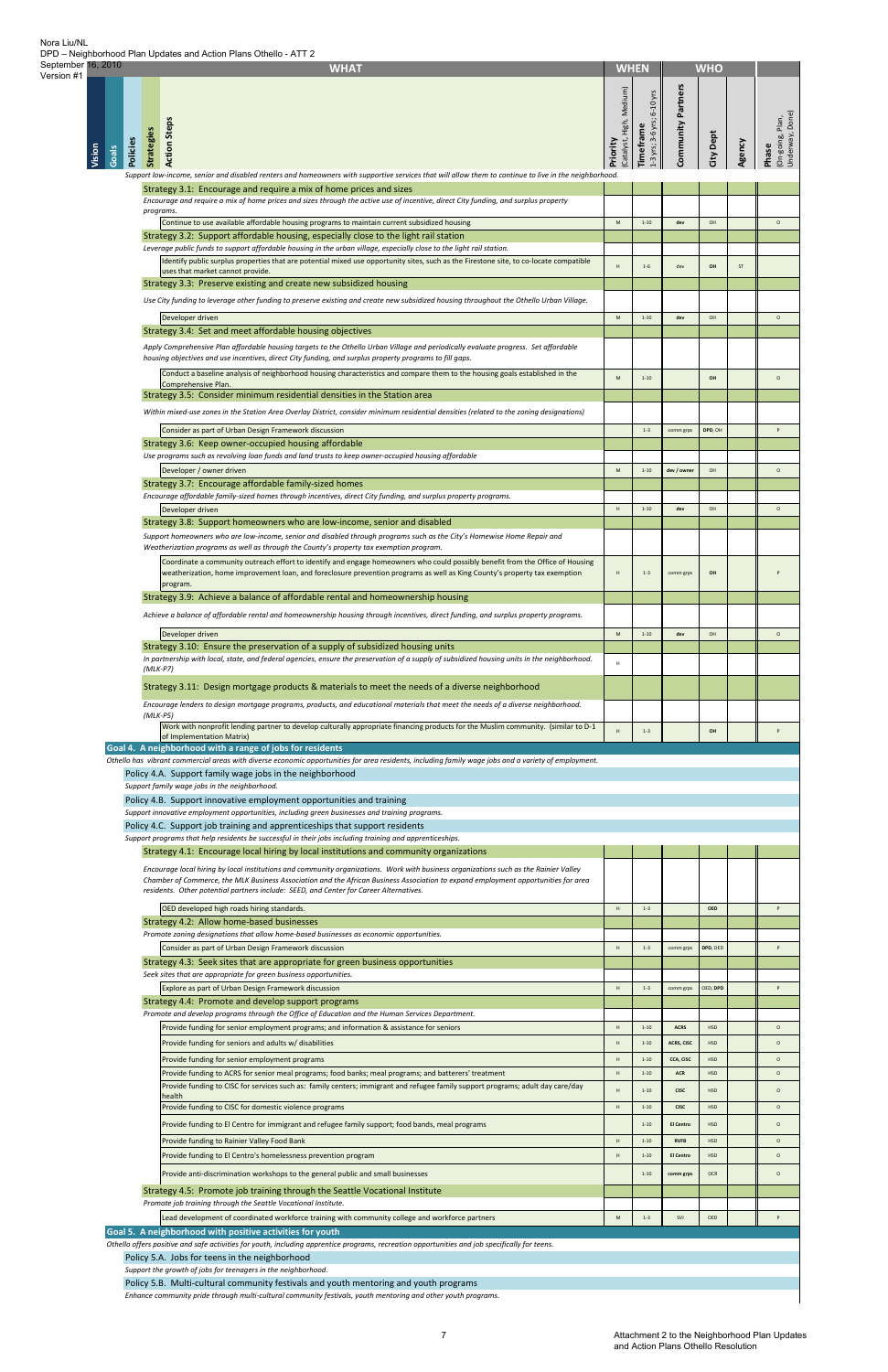| September 16, 2010<br>Version #1 |                             | <b>WHAT</b>                                                                                                                                                                                                                                                                                                                                                                                                                                                                                                                                                                                                                                                       |                                                                                                            | <b>WHEN</b>                             |                                                             | <b>WHO</b>        |        |                                              |
|----------------------------------|-----------------------------|-------------------------------------------------------------------------------------------------------------------------------------------------------------------------------------------------------------------------------------------------------------------------------------------------------------------------------------------------------------------------------------------------------------------------------------------------------------------------------------------------------------------------------------------------------------------------------------------------------------------------------------------------------------------|------------------------------------------------------------------------------------------------------------|-----------------------------------------|-------------------------------------------------------------|-------------------|--------|----------------------------------------------|
|                                  | Policies<br>Vision<br>Goals | <b>Action Steps</b><br><b>Strategies</b>                                                                                                                                                                                                                                                                                                                                                                                                                                                                                                                                                                                                                          | Medium)<br>(Catalyst, High,<br>Priority                                                                    | 1-3 yrs; 3-6 yrs; 6-10 yrs<br>Timeframe | Community Partners                                          | City Dept         | Agency | (On-going, Plan,<br>Underway, Done)<br>Phase |
|                                  |                             | Strategy 5.1: Support education, job skills and career development programs for youth<br>Support programs such as the Student-Teen Employment Preparation (STEP) program designed to provide youth with education, job skills<br>and career development raining.                                                                                                                                                                                                                                                                                                                                                                                                  |                                                                                                            |                                         |                                                             |                   |        |                                              |
|                                  |                             | Provide funding for youth domestic & sexual violence prevention; and youth mental health counseling                                                                                                                                                                                                                                                                                                                                                                                                                                                                                                                                                               | $\mathsf{M}% _{T}=\mathsf{M}_{T}\!\left( a,b\right) ,\ \mathsf{M}_{T}=\mathsf{M}_{T}\!\left( a,b\right) ,$ | $1 - 10$                                | <b>ACRS</b>                                                 | HSD               |        | $\circ$                                      |
|                                  |                             | Provide funding for youth outreach & case management; and youth employment & training<br>Provide funding for youth outreach & case management; and youth mental health counseling                                                                                                                                                                                                                                                                                                                                                                                                                                                                                 | $\,$ H<br>H                                                                                                | $1 - 10$<br>$1 - 10$                    | CCA<br>Consejo                                              | HSD<br><b>HSD</b> |        | $\circ$<br>$\circ$                           |
|                                  |                             | Provide funding for youth employment and academic support programs                                                                                                                                                                                                                                                                                                                                                                                                                                                                                                                                                                                                | H                                                                                                          | $1 - 10$                                | <b>Horn of Africa</b>                                       | <b>HSD</b>        |        | $\circ$                                      |
|                                  |                             | Strategy 5.2: Support integrated academic and job training programs for youth                                                                                                                                                                                                                                                                                                                                                                                                                                                                                                                                                                                     |                                                                                                            |                                         |                                                             |                   |        |                                              |
|                                  |                             | Support programs such as Seattle Youth Employment Program, a year-round academic support and job training program for youth ages 14-                                                                                                                                                                                                                                                                                                                                                                                                                                                                                                                              |                                                                                                            |                                         |                                                             |                   |        |                                              |
|                                  |                             | 21 that helps youth graduate from high school, move on to college or trade school, and develop job skills.                                                                                                                                                                                                                                                                                                                                                                                                                                                                                                                                                        |                                                                                                            |                                         |                                                             | OED, HSD,         |        |                                              |
|                                  |                             | OED works with HSD and OFE to develop job training programs that prepare youth for postsecondary education                                                                                                                                                                                                                                                                                                                                                                                                                                                                                                                                                        | M                                                                                                          | $1 - 10$                                |                                                             | OFE               |        | $\sf p$                                      |
|                                  |                             | Provide funding for youth development and educational support                                                                                                                                                                                                                                                                                                                                                                                                                                                                                                                                                                                                     | M                                                                                                          | $1 - 10$                                | <b>El Centro</b>                                            | <b>HSD</b>        |        | $\circ$                                      |
|                                  |                             | The City's Family and Education Levy funds Family Support Workers, Support Programs, Community Learning Centers, Student Health<br>Clinics, and 9th Grade Academic Programs at the following schools: Franklin High, Rainier Beach High, Cleveland High, Aki Kurose<br>Middle, Mercer Middle, Dearborn Park, Brighton, Wing Luke, Hawthorne, Orca, Van Asselt.                                                                                                                                                                                                                                                                                                    | H                                                                                                          | $1 - 10$                                | Schools                                                     | OFE/DON           |        | $\circ$                                      |
|                                  |                             | There are two funding programs that community members/groups may apply for to fund youth arts programs – Youth Arts or smART<br>ventures. These are determined via a competitive process, and funds available are dependent on admissions tax revenue and use of<br>it as a dedicated resource. For more information on our funding programs: http://www.seattle.gov/arts/funding                                                                                                                                                                                                                                                                                 | M                                                                                                          | $1 - 10$                                | comm grps                                                   | ARTS              |        | $\circ$                                      |
|                                  |                             | Fund Filipino Community of Seattle to work with eighty youth from three Southeast high schools to explore their Filipino identity and<br>practice skills and collaboration through winter and summer workshops in photography, poetry and songwriting. (\$7,346).                                                                                                                                                                                                                                                                                                                                                                                                 |                                                                                                            | $1 - 3$                                 | FCC                                                         | ARTS              |        | COMPLETE                                     |
|                                  |                             | Goal 6. Access to education and employment training for its multicultural community                                                                                                                                                                                                                                                                                                                                                                                                                                                                                                                                                                               |                                                                                                            |                                         |                                                             |                   |        |                                              |
|                                  |                             | To support the cultural diversity, there is improved access to education and employment training opportunities for all, including support specifically for immigrant and refugee families.<br>6.A. Encourage life-long learning in the neighborhood                                                                                                                                                                                                                                                                                                                                                                                                               |                                                                                                            |                                         |                                                             |                   |        |                                              |
|                                  |                             | Encourage local institutions to meet the needs of the residents through opportunities for life-long learning in the neighborhood.                                                                                                                                                                                                                                                                                                                                                                                                                                                                                                                                 |                                                                                                            |                                         |                                                             |                   |        |                                              |
|                                  |                             | Strategy 6.1: Expand job training programs at New Holly Learning Center                                                                                                                                                                                                                                                                                                                                                                                                                                                                                                                                                                                           |                                                                                                            |                                         |                                                             |                   |        |                                              |
|                                  |                             | Work with South Seattle Community College to expand job training programs at New Holly Learning Center, a community resource for<br>southeast Seattle. This center offers an array of programs and courses for English speaking and non-English speaking adults and youth<br>seeking to improve their literacy and employability skills in order to transition to college or entry-level employment. The South Seattle<br>Community College New Holly Learning Center provides ESL and Family Literacy Programs, Placement Testing, ABE/GED preparation, and<br>limited worker retraining.                                                                        |                                                                                                            |                                         |                                                             |                   |        |                                              |
|                                  |                             | Provide funding for early learning and elementary after school programs                                                                                                                                                                                                                                                                                                                                                                                                                                                                                                                                                                                           | H                                                                                                          | $1 - 3$                                 | CISC, El Centro                                             | <b>HSD</b>        |        | $\circ$                                      |
|                                  |                             | Provide funding to Denise Louie Education Center for early learning programs                                                                                                                                                                                                                                                                                                                                                                                                                                                                                                                                                                                      | M                                                                                                          | $1 - 3$                                 | <b>Denise Louie</b>                                         | <b>HSD</b>        |        | $\circ$                                      |
|                                  |                             |                                                                                                                                                                                                                                                                                                                                                                                                                                                                                                                                                                                                                                                                   |                                                                                                            |                                         |                                                             |                   |        |                                              |
|                                  |                             | Provide funding for citizen services                                                                                                                                                                                                                                                                                                                                                                                                                                                                                                                                                                                                                              | H                                                                                                          | $1 - 3$                                 | ACRS, CCA,<br><b>ISC, FCC, Horn</b><br>of Afr, El<br>Centro | <b>HSD</b>        |        | $\circ$                                      |
|                                  |                             | Strategy 6.2: Improve transit connections to Seattle Community Colleges.                                                                                                                                                                                                                                                                                                                                                                                                                                                                                                                                                                                          |                                                                                                            |                                         |                                                             |                   |        |                                              |
|                                  |                             | Improve transit connections to educational opportunities and training programs at Seattle Community Colleges.                                                                                                                                                                                                                                                                                                                                                                                                                                                                                                                                                     |                                                                                                            |                                         |                                                             |                   |        |                                              |
|                                  |                             | Metro is responsible for transit connections; the city will support community efforts to communicate this feedback to Metro. The<br>Seattle Transit Master Plan to be completed by September 2011 will identify service and capital investments needed to manage                                                                                                                                                                                                                                                                                                                                                                                                  | H                                                                                                          | $1-6$                                   | comm grps                                                   | SDOT              | Metro  |                                              |
|                                  |                             | growth in population and jobs.                                                                                                                                                                                                                                                                                                                                                                                                                                                                                                                                                                                                                                    |                                                                                                            |                                         |                                                             |                   |        |                                              |
|                                  |                             | Goal 7. A neighborhood with recreation and open space that serve its residents<br>The Othello Residential Urban Village has parks, recreational facilities, and open spaces that are designed and programmed to accommodate users of diverse ages, interests and cultures, and that allow for                                                                                                                                                                                                                                                                                                                                                                     |                                                                                                            |                                         |                                                             |                   |        |                                              |
|                                  |                             | informal interactions of people from different cultures.                                                                                                                                                                                                                                                                                                                                                                                                                                                                                                                                                                                                          |                                                                                                            |                                         |                                                             |                   |        |                                              |
|                                  |                             | Policy 7.A. Provide recreational and cultural programs in parks and community centers relevant to the diverse community<br>Provide recreational and cultural programs and activities in parks and community centers that are relevant to the diverse population.                                                                                                                                                                                                                                                                                                                                                                                                  |                                                                                                            |                                         |                                                             |                   |        |                                              |
|                                  |                             | Strategy 7.1: Increase Parks programming of activities relevant to the diverse population                                                                                                                                                                                                                                                                                                                                                                                                                                                                                                                                                                         |                                                                                                            |                                         |                                                             |                   |        |                                              |
|                                  |                             | Increase Seattle Parks and Recreation programming of parks for recreational and cultural activities that are relevant to the diverse                                                                                                                                                                                                                                                                                                                                                                                                                                                                                                                              |                                                                                                            |                                         |                                                             |                   |        |                                              |
|                                  |                             | population at John C. Little Sr. Park and Othello Playground.<br>Plan, design and construct improvements at John C. Little Playground (Parks & Green Spaces Levy provides \$300,000 for planning,                                                                                                                                                                                                                                                                                                                                                                                                                                                                 |                                                                                                            |                                         |                                                             |                   |        |                                              |
|                                  |                             | design and construction)                                                                                                                                                                                                                                                                                                                                                                                                                                                                                                                                                                                                                                          | H                                                                                                          | $1 - 3$                                 | comm grps                                                   | PARKS             |        | P                                            |
|                                  |                             | Funding Othello Park Alliance for the Othello Park International Festival concerts providing local residents the opportunity to enjoy a<br>positive, safe and celebratory use of the park. (\$1,200)<br>Strategy 7.2: Pursue the addition of a multi-age play feature at Othello Park                                                                                                                                                                                                                                                                                                                                                                             | H                                                                                                          | $1 - 3$                                 | <b>OPA</b>                                                  | ARTS              |        | $\mathsf D$                                  |
|                                  |                             | Pursue the addition of a play feature at Othello Playground that is attractive to a diversity of ages.                                                                                                                                                                                                                                                                                                                                                                                                                                                                                                                                                            | H                                                                                                          |                                         | comm grps                                                   |                   |        |                                              |
|                                  |                             | Strategy 7.3: Hire multilingual Parks program staff.<br>Hire multilingual Parks program staff.                                                                                                                                                                                                                                                                                                                                                                                                                                                                                                                                                                    | H                                                                                                          |                                         |                                                             |                   |        |                                              |
|                                  |                             | Goal 8. A neighborhood with a vibrant Town Center                                                                                                                                                                                                                                                                                                                                                                                                                                                                                                                                                                                                                 |                                                                                                            |                                         |                                                             |                   |        |                                              |
|                                  |                             | The core Town Center, around the light rail station, is economically strong and serves the multicultural community who live, work and shop here.<br>Policy 8.A. Support a Town Center that is a destination for international food and cultural experiences<br>Support a uniquely identifiable town center that is a destination for international food and cultural experiences.                                                                                                                                                                                                                                                                                 |                                                                                                            |                                         |                                                             |                   |        |                                              |
|                                  |                             | Policy 8.B. Support a variety of gathering places including an open space in the Town Center for farmers' market and cultural celebrations<br>Support the creation of a variety of open spaces for informal public gathering and recreation, including an open space in the Town Center that can be used for community functions such as a farmers'<br>market and cultural celebrations.                                                                                                                                                                                                                                                                          |                                                                                                            |                                         |                                                             |                   |        |                                              |
|                                  |                             | Policy 8.C. Encourage dense urban development in the Town Center to create a vibrant and active commercial district<br>Encourage dense urban development in the Town Center in a manner that creates a vibrant and active commercial district supportive of the community, along with residential infill development to increase<br>the housing supply.                                                                                                                                                                                                                                                                                                           |                                                                                                            |                                         |                                                             |                   |        |                                              |
|                                  |                             | Strategy 8.1: Rename the neighborhood from MLK @ Holly Street to Othello                                                                                                                                                                                                                                                                                                                                                                                                                                                                                                                                                                                          |                                                                                                            |                                         |                                                             |                   |        |                                              |
|                                  |                             | Officially rename the neighborhood from MLK at Holly Street to Othello.<br>Strategy 8.2: Establish Othello as the place to go for international shopping                                                                                                                                                                                                                                                                                                                                                                                                                                                                                                          | $\mathsf H$                                                                                                |                                         |                                                             |                   |        | $\mathsf{C}^-$                               |
|                                  |                             |                                                                                                                                                                                                                                                                                                                                                                                                                                                                                                                                                                                                                                                                   |                                                                                                            |                                         |                                                             |                   |        |                                              |
|                                  |                             | Use the City's Neighborhood Business District Fund and Neighborhood Street Funds, which are available to neighborhoods through a<br>competitive application process, to establish its identity as the place to go for international shopping. Work with the community to identify<br>projects and initiatives in which the community's effort would be matched by funds from the Neighborhood Matching Fund. Improvements<br>may include streetscape amenities, such as benches and banners; activating public spaces with vendors; business district marketing map<br>and brochure; and establishing its identity as the place to go for international shopping. |                                                                                                            |                                         |                                                             |                   |        |                                              |
|                                  |                             | Business associations and community groups can apply for funds through a competitive process                                                                                                                                                                                                                                                                                                                                                                                                                                                                                                                                                                      | H                                                                                                          | $1 - 10$                                | comm grps,<br><b>MLK BA, ABAS</b>                           | DON, SDOT         |        | $\circ$                                      |
|                                  |                             | Strategy 8.3: Create a civic space in the Town Center with strong connections to open spaces                                                                                                                                                                                                                                                                                                                                                                                                                                                                                                                                                                      |                                                                                                            |                                         |                                                             |                   |        |                                              |
|                                  |                             | Create a civic space in the Town Center and accentuate the connections to high-quality open spaces including Othello Playground, John C.<br>Little Jr. Park, Chief Sealth Trail, Van Asselt Park and Community Center, and the pocket parks and open spaces within New Holly.                                                                                                                                                                                                                                                                                                                                                                                     |                                                                                                            |                                         |                                                             |                   |        |                                              |
|                                  |                             | Community has applied for Parks and Green Spaces Levy Opportunity Funds                                                                                                                                                                                                                                                                                                                                                                                                                                                                                                                                                                                           | H                                                                                                          | $1 - 3$                                 | comm grps                                                   | <b>PARKS</b>      |        | P                                            |
|                                  |                             | SPD can assist with CPTED review<br>Strategy 8.4: Increase open space and amenities through P-Patches.                                                                                                                                                                                                                                                                                                                                                                                                                                                                                                                                                            |                                                                                                            | $1 - 3$                                 |                                                             | SPD               |        | $\circ$                                      |
|                                  |                             | Use the P-Patch program as a means of increasing open space and neighborhood amenities. (MLK-P14)                                                                                                                                                                                                                                                                                                                                                                                                                                                                                                                                                                 | ${\sf M}$                                                                                                  |                                         | comm grps                                                   | DON               |        |                                              |

Nora Liu/NL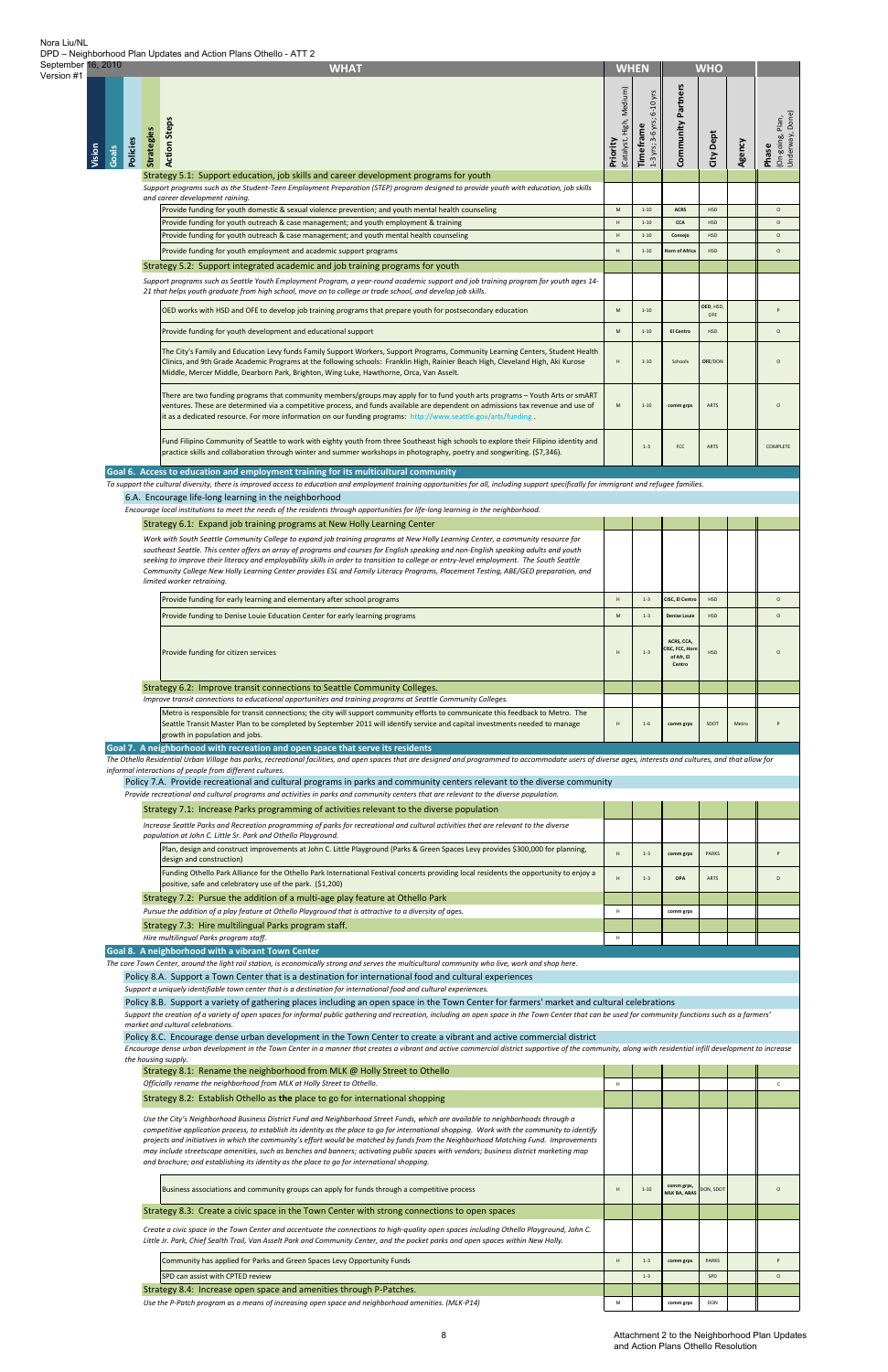| September 16, 2010<br>Version #1 |                 | <b>WHAT</b>                                                                                                                                                                                                                                                                                                                                                                                                                                                                                                                                                                                                                                                                                                                                                                                                                                                                                                                                                                        | <b>WHEN</b>                                |                                              |                           | <b>WHO</b>                           |        |                                              |
|----------------------------------|-----------------|------------------------------------------------------------------------------------------------------------------------------------------------------------------------------------------------------------------------------------------------------------------------------------------------------------------------------------------------------------------------------------------------------------------------------------------------------------------------------------------------------------------------------------------------------------------------------------------------------------------------------------------------------------------------------------------------------------------------------------------------------------------------------------------------------------------------------------------------------------------------------------------------------------------------------------------------------------------------------------|--------------------------------------------|----------------------------------------------|---------------------------|--------------------------------------|--------|----------------------------------------------|
|                                  | Vision<br>Goals | <b>Action Steps</b><br><b>Strategies</b><br>Policies<br>Strategy 8.5: Establish the context for and characteristics of a vibrant Town Center                                                                                                                                                                                                                                                                                                                                                                                                                                                                                                                                                                                                                                                                                                                                                                                                                                       | Medium)<br>High,<br>(Catalyst,<br>Priority | $6-10$ yrs<br>1-3 yrs; 3-6 yrs;<br>Timeframe | <b>Community Partners</b> | City Dept                            | Agency | (On-going, Plan,<br>Underway, Done)<br>Phase |
|                                  |                 |                                                                                                                                                                                                                                                                                                                                                                                                                                                                                                                                                                                                                                                                                                                                                                                                                                                                                                                                                                                    |                                            |                                              |                           |                                      |        |                                              |
|                                  |                 | Using neighborhood design quidelines, an urban design framework plan, and street design plans, establish the context for, and<br>characteristics of a dense, pedestrian-friendly Town Center with a vibrant commercial core that addresses Town Center growth. The<br>framework may more clearly define issues such as the location of the retail district, and nonretail commercial areas, and home-business<br>areas; multifamily residential areas; building characteristics such as height, and frontage along sidewalks (including upper-level setbacks);<br>pedestrian streets and sidewalk widths; open spaces and parks; key neighborhood assets such as King Plaza, or creating a pedestrian-<br>oriented commercial, or market street, along the 38th and/or 39th Ave S corridor between S Myrtle and S Othello Streets (If along 38th Ave<br>S, consider impacts to new transit service that will use 38th Ave S.); gateway features; and provisions for public safety. |                                            |                                              |                           |                                      |        |                                              |
|                                  |                 | Incorporate in Urban Design Framework                                                                                                                                                                                                                                                                                                                                                                                                                                                                                                                                                                                                                                                                                                                                                                                                                                                                                                                                              | H                                          | $1 - 3$                                      | comm grps                 | DPD, SDOT<br>OED,<br>ARKS, OH<br>SPD |        | P                                            |
|                                  |                 | Strategy 8.6: Help achieve a vibrant Town Center through development regulations<br>Through processes that engage community members, consider and evaluate the application of zoning designations and related<br>development regulations that are most likely to achieve the urban design framework plan. Include evaluation of new regulatory and<br>programmatic tools as they become available.                                                                                                                                                                                                                                                                                                                                                                                                                                                                                                                                                                                 |                                            |                                              |                           |                                      |        |                                              |
|                                  |                 | Incorporate in Urban Design Framework                                                                                                                                                                                                                                                                                                                                                                                                                                                                                                                                                                                                                                                                                                                                                                                                                                                                                                                                              | H                                          | $1 - 3$                                      | comm grps                 | DPD, DON<br>SDOT, OED<br>PARKS, OH   |        | P                                            |
|                                  |                 | Strategy 8.7: Rezone key sites around the station to achieve housing, commercial services and amenities in single developments                                                                                                                                                                                                                                                                                                                                                                                                                                                                                                                                                                                                                                                                                                                                                                                                                                                     |                                            |                                              |                           |                                      |        |                                              |
|                                  |                 | Rezone key opportunity sites to encourage redevelopment of parcels around the light rail station in a manner that incorporates housing,                                                                                                                                                                                                                                                                                                                                                                                                                                                                                                                                                                                                                                                                                                                                                                                                                                            |                                            |                                              |                           |                                      |        |                                              |
|                                  |                 | commercial services (such as a grocery store and small businesses) and amenities.                                                                                                                                                                                                                                                                                                                                                                                                                                                                                                                                                                                                                                                                                                                                                                                                                                                                                                  |                                            |                                              |                           |                                      |        |                                              |
|                                  |                 | Incorporate in Urban Design Framework                                                                                                                                                                                                                                                                                                                                                                                                                                                                                                                                                                                                                                                                                                                                                                                                                                                                                                                                              | M                                          | $1 - 3$                                      | comm grps                 | DPD, SDOT<br><b>OED</b>              |        | P                                            |
|                                  |                 | Strategy 8.8: Evaluate height and land use changes within the Town Center                                                                                                                                                                                                                                                                                                                                                                                                                                                                                                                                                                                                                                                                                                                                                                                                                                                                                                          |                                            |                                              |                           |                                      |        |                                              |
|                                  |                 | Evaluate proposed height and land use changes within the Town Center.                                                                                                                                                                                                                                                                                                                                                                                                                                                                                                                                                                                                                                                                                                                                                                                                                                                                                                              | M                                          | $1 - 3$                                      |                           | <b>DPD</b>                           |        | P                                            |
|                                  |                 | Incorporate in Urban Design Framework<br>Strategy 8.9: Explore 65' height on block west of Othello Playground                                                                                                                                                                                                                                                                                                                                                                                                                                                                                                                                                                                                                                                                                                                                                                                                                                                                      |                                            |                                              | comm grps                 |                                      |        |                                              |
|                                  |                 | Explore rezone of block between MLK Jr Way S and 43rd Ave S from S Othello to S Webster to 65' height, especially along S Othello to                                                                                                                                                                                                                                                                                                                                                                                                                                                                                                                                                                                                                                                                                                                                                                                                                                               |                                            |                                              |                           |                                      |        |                                              |
|                                  |                 | create consistent frontage along Othello Park.<br>Incorporate in Urban Design Framework                                                                                                                                                                                                                                                                                                                                                                                                                                                                                                                                                                                                                                                                                                                                                                                                                                                                                            | M                                          | $1 - 3$                                      | comm grps                 | <b>DPD</b>                           |        | P                                            |
|                                  |                 | Strategy 8.10: Collaboratively pursue re-development opportunities in the station area                                                                                                                                                                                                                                                                                                                                                                                                                                                                                                                                                                                                                                                                                                                                                                                                                                                                                             |                                            |                                              |                           |                                      |        |                                              |
|                                  |                 | Maintain ongoing collaboration with Sound Transit, property owners, and community members to pursue re-development opportunities in                                                                                                                                                                                                                                                                                                                                                                                                                                                                                                                                                                                                                                                                                                                                                                                                                                                |                                            |                                              |                           |                                      |        |                                              |
|                                  |                 | the station area.<br>Strategy 8.11: Assess utility capacity in the Town Center                                                                                                                                                                                                                                                                                                                                                                                                                                                                                                                                                                                                                                                                                                                                                                                                                                                                                                     |                                            |                                              |                           |                                      |        |                                              |
|                                  |                 | Proactively assess utility capacity within the Town Center to ensure that it can support the desired future density.                                                                                                                                                                                                                                                                                                                                                                                                                                                                                                                                                                                                                                                                                                                                                                                                                                                               |                                            |                                              |                           |                                      |        |                                              |
|                                  |                 | Assess/confirm utility capacity issues (wastewater, storm water, drinking water) related to expected growth and proposed zoning.<br>Develop strategy to address any capacity constraints identified.                                                                                                                                                                                                                                                                                                                                                                                                                                                                                                                                                                                                                                                                                                                                                                               | H                                          | $1 - 3$                                      |                           | SPU                                  |        | P                                            |
|                                  |                 | Incorporate discussion in Urban Design Framework                                                                                                                                                                                                                                                                                                                                                                                                                                                                                                                                                                                                                                                                                                                                                                                                                                                                                                                                   | H                                          | $1 - 3$                                      |                           | SPU, DPD<br>SDOT                     |        | P                                            |
|                                  |                 | Strategy 8.12: Promote pedestrian oriented uses                                                                                                                                                                                                                                                                                                                                                                                                                                                                                                                                                                                                                                                                                                                                                                                                                                                                                                                                    |                                            |                                              |                           |                                      |        |                                              |
|                                  |                 | Promote retail, restaurant and entertainment uses that are pedestrian-oriented and provide a high level of street activity. (MLK-P16)                                                                                                                                                                                                                                                                                                                                                                                                                                                                                                                                                                                                                                                                                                                                                                                                                                              |                                            |                                              |                           |                                      |        |                                              |
|                                  |                 | Incorporate in Urban Design Framework                                                                                                                                                                                                                                                                                                                                                                                                                                                                                                                                                                                                                                                                                                                                                                                                                                                                                                                                              | H                                          | $1 - 3$                                      | comm grps                 | DPD, OED                             |        | P                                            |
|                                  |                 | Strategy 8.13: Increase housing supply                                                                                                                                                                                                                                                                                                                                                                                                                                                                                                                                                                                                                                                                                                                                                                                                                                                                                                                                             |                                            |                                              |                           |                                      |        |                                              |
|                                  |                 | Encourage well-designed residential infill development to increase the housing supply. (MLK-P1)                                                                                                                                                                                                                                                                                                                                                                                                                                                                                                                                                                                                                                                                                                                                                                                                                                                                                    |                                            |                                              |                           |                                      |        |                                              |
|                                  |                 | Incorporate in Urban Design Framework                                                                                                                                                                                                                                                                                                                                                                                                                                                                                                                                                                                                                                                                                                                                                                                                                                                                                                                                              |                                            | $1 - 3$                                      | comm grps                 | <b>DPD</b>                           |        | P                                            |
|                                  |                 | Strategy 8.14: Encourage mixed-use development in the Town Center<br>Encourage well-designed multifamily development to contribute to the development of a mixed-use Town Center development. (MLK-P2)                                                                                                                                                                                                                                                                                                                                                                                                                                                                                                                                                                                                                                                                                                                                                                             |                                            |                                              |                           |                                      |        |                                              |
|                                  |                 | Incorporate in Urban Design Framework                                                                                                                                                                                                                                                                                                                                                                                                                                                                                                                                                                                                                                                                                                                                                                                                                                                                                                                                              | H                                          | $1 - 3$                                      | comm grps                 | <b>DPD</b>                           |        | P                                            |
|                                  |                 | Strategy B-13: Support development teams to build a mixed-use transit oriented town center (from MLK @ Holly Street Implementation Matrix)                                                                                                                                                                                                                                                                                                                                                                                                                                                                                                                                                                                                                                                                                                                                                                                                                                         |                                            |                                              |                           |                                      |        |                                              |
|                                  |                 | Assemble a development team, secure financial resources, and identify appropriate property to build a mixed-use, transit oriented town                                                                                                                                                                                                                                                                                                                                                                                                                                                                                                                                                                                                                                                                                                                                                                                                                                             |                                            |                                              |                           |                                      |        |                                              |
|                                  |                 | center<br>Goal 9. A neighborhood with a shared multicultural community center                                                                                                                                                                                                                                                                                                                                                                                                                                                                                                                                                                                                                                                                                                                                                                                                                                                                                                      |                                            |                                              |                           |                                      |        |                                              |
|                                  |                 | A shared gathering space appropriate for the range of cultures living in the neighborhood.                                                                                                                                                                                                                                                                                                                                                                                                                                                                                                                                                                                                                                                                                                                                                                                                                                                                                         |                                            |                                              |                           |                                      |        |                                              |
|                                  |                 | Policy 9A. Support partnerships to create a shared multi-cultural community center                                                                                                                                                                                                                                                                                                                                                                                                                                                                                                                                                                                                                                                                                                                                                                                                                                                                                                 |                                            |                                              |                           |                                      |        |                                              |
|                                  |                 | Seek opportunities and partnerships to create a shared cultural center that could accommodate offices and gathering/performance space for various multi-cultural and interest groups.<br>Strategy 9.1: Acquire land and resources for a multicultural gathering space                                                                                                                                                                                                                                                                                                                                                                                                                                                                                                                                                                                                                                                                                                              |                                            |                                              |                           |                                      |        |                                              |
|                                  |                 | Prioritize the acquisition of land and resources for development of a multicultural gathering space.                                                                                                                                                                                                                                                                                                                                                                                                                                                                                                                                                                                                                                                                                                                                                                                                                                                                               |                                            |                                              |                           |                                      |        |                                              |
|                                  |                 | Support a site search and project feasibility study to accommodate building program and project budget when community leadership<br>group is ready                                                                                                                                                                                                                                                                                                                                                                                                                                                                                                                                                                                                                                                                                                                                                                                                                                 |                                            | $1 - 6$                                      | comm grps                 | DON, DPD                             |        |                                              |
|                                  |                 | Strategy 9.2: Create design and development guidelines for multicultural gathering space                                                                                                                                                                                                                                                                                                                                                                                                                                                                                                                                                                                                                                                                                                                                                                                                                                                                                           |                                            |                                              |                           |                                      |        |                                              |
|                                  |                 | Work with ethnic communities to create design and development guidelines for a shared multicultural gathering venue. Include flexibility that can accommodate a variety of gatherings and activities<br>rather than a multitude of separate venues.                                                                                                                                                                                                                                                                                                                                                                                                                                                                                                                                                                                                                                                                                                                                |                                            |                                              |                           |                                      |        |                                              |
|                                  |                 | Communities designate leadership group to explore feasibility of long-term partnership, building operations and maintenance for a                                                                                                                                                                                                                                                                                                                                                                                                                                                                                                                                                                                                                                                                                                                                                                                                                                                  | н                                          | $1 - 3$                                      | comm grps                 | DON                                  |        | P                                            |
|                                  |                 | privately owned community center<br>Leadership group to develop partnership structure, building needs, building operations, maintenance plan and fundraising plan.                                                                                                                                                                                                                                                                                                                                                                                                                                                                                                                                                                                                                                                                                                                                                                                                                 |                                            |                                              |                           |                                      |        |                                              |
|                                  |                 | Group to hire consultant if needed                                                                                                                                                                                                                                                                                                                                                                                                                                                                                                                                                                                                                                                                                                                                                                                                                                                                                                                                                 | M                                          | $1 - 3$                                      | comm grps                 | DON                                  |        | P                                            |
|                                  |                 | Goal 10. A neighborhood well-served by transit<br>The neighborhood has a safe and effective network of buses and trains that supports land use goals and adequately serves the community.                                                                                                                                                                                                                                                                                                                                                                                                                                                                                                                                                                                                                                                                                                                                                                                          |                                            |                                              |                           |                                      |        |                                              |
|                                  |                 | Policy 10.A. Create safe pedestrian and bike access to transit and commercial center                                                                                                                                                                                                                                                                                                                                                                                                                                                                                                                                                                                                                                                                                                                                                                                                                                                                                               |                                            |                                              |                           |                                      |        |                                              |
|                                  |                 | Create safe pedestrian and bicycle access to light rail and bus service, and to the business district, especially from the east and west.                                                                                                                                                                                                                                                                                                                                                                                                                                                                                                                                                                                                                                                                                                                                                                                                                                          |                                            |                                              |                           |                                      |        |                                              |
|                                  |                 | Policy 10.B. Promote standards for a vibrant pedestrian environment in the Town Center<br>Promote development standards that accommodate a vibrant pedestrian environment throughout the Town Center.                                                                                                                                                                                                                                                                                                                                                                                                                                                                                                                                                                                                                                                                                                                                                                              |                                            |                                              |                           |                                      |        |                                              |
|                                  |                 | Policy 10.C. Design streets for pedestrian safety, especially at light rail crossings.                                                                                                                                                                                                                                                                                                                                                                                                                                                                                                                                                                                                                                                                                                                                                                                                                                                                                             |                                            |                                              |                           |                                      |        |                                              |
|                                  |                 | Design streets for pedestrian safety, especially at light rail crossings.                                                                                                                                                                                                                                                                                                                                                                                                                                                                                                                                                                                                                                                                                                                                                                                                                                                                                                          |                                            |                                              |                           |                                      |        |                                              |
|                                  |                 | Policy 10.D. Encourage Metro to provide effective bus service connecting to the light rail station and to community facilities<br>Encourage King County Metro to provide effective bus service through the neighborhood to the light rail station and surrounding community facilities.                                                                                                                                                                                                                                                                                                                                                                                                                                                                                                                                                                                                                                                                                            |                                            |                                              |                           |                                      |        |                                              |
|                                  |                 | Policy 10.E. Provide non-motorized connections to open spaces                                                                                                                                                                                                                                                                                                                                                                                                                                                                                                                                                                                                                                                                                                                                                                                                                                                                                                                      |                                            |                                              |                           |                                      |        |                                              |
|                                  |                 | Provide non-motorized connections to open spaces.                                                                                                                                                                                                                                                                                                                                                                                                                                                                                                                                                                                                                                                                                                                                                                                                                                                                                                                                  |                                            |                                              |                           |                                      |        |                                              |
|                                  |                 | Strategy 10.1: Restore and create new bus connections                                                                                                                                                                                                                                                                                                                                                                                                                                                                                                                                                                                                                                                                                                                                                                                                                                                                                                                              |                                            |                                              |                           |                                      |        |                                              |
|                                  |                 | Work with King County Metro to restore bus connections along MLK Jr Way S and Renton Ave S between light rail stations and to create<br>new routes making connections, especially east-west, to the stations.                                                                                                                                                                                                                                                                                                                                                                                                                                                                                                                                                                                                                                                                                                                                                                      | Н.                                         |                                              | comm grps                 | SDOT                                 | METRO  |                                              |
|                                  |                 | Strategy 10.2: Use the Bicycle Master Plan to prioritize improvements                                                                                                                                                                                                                                                                                                                                                                                                                                                                                                                                                                                                                                                                                                                                                                                                                                                                                                              |                                            |                                              |                           |                                      |        |                                              |
|                                  |                 | Use the Bicycle Master Plan as a tool for prioritizing bicycle improvements.<br>There are safe and convenient bicycle transportation alternatives to and from residential areas, parks, schools, civic buildings, and                                                                                                                                                                                                                                                                                                                                                                                                                                                                                                                                                                                                                                                                                                                                                              |                                            |                                              |                           |                                      |        |                                              |
|                                  |                 | commercial and employment areas.                                                                                                                                                                                                                                                                                                                                                                                                                                                                                                                                                                                                                                                                                                                                                                                                                                                                                                                                                   | H                                          |                                              |                           |                                      |        |                                              |
|                                  |                 | improvements may be included in 2011/2012 prioity projects                                                                                                                                                                                                                                                                                                                                                                                                                                                                                                                                                                                                                                                                                                                                                                                                                                                                                                                         | $\,$ H                                     | $1 - 6$                                      |                           | <b>SDOT</b>                          |        |                                              |
|                                  |                 | Strategy 10.3: Implement the Southeast Transportation Study (SETS)                                                                                                                                                                                                                                                                                                                                                                                                                                                                                                                                                                                                                                                                                                                                                                                                                                                                                                                 |                                            |                                              |                           |                                      |        |                                              |